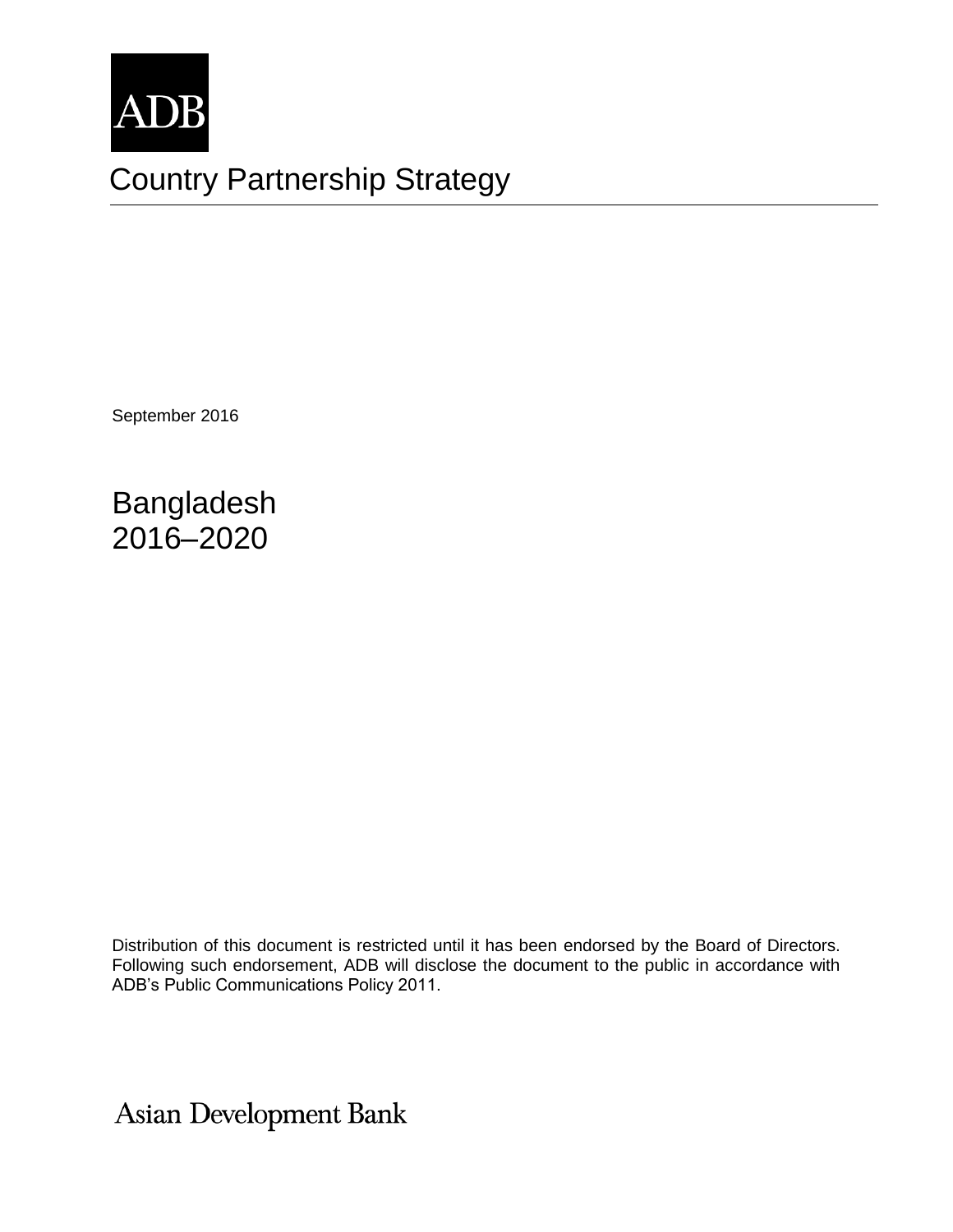#### **CURRENCY EQUIVALENTS**

(as of 31 August 2016)

| Currency unit | -   | Taka (Tk) |
|---------------|-----|-----------|
| Tk1.00        | $=$ | \$0.013   |
| \$1.00        | $=$ | Tk78.40   |

#### **ABBREVIATIONS**

| <b>ADB</b>   | Asian Development Bank                      |
|--------------|---------------------------------------------|
| <b>CPS</b>   | country partnership strategy                |
| <b>GDP</b>   | gross domestic product                      |
| <b>PPP</b>   | public-private partnership                  |
| <b>SASEC</b> | South Asia Subregional Economic Cooperation |
| <b>SEZ</b>   | special economic zone                       |
| <b>SMEs</b>  | small and medium-sized enterprises          |
|              |                                             |

#### **NOTES**

- (i) "FY" before a calendar year denotes the year in which the fiscal year ends, e.g., FY2016 ends on 30 June 2016.
- (ii) In this report, "\$" refers to US dollars.

| <b>Vice-President</b><br><b>Director General</b> | W. Zhang, Operations 1<br>H. Kim, South Asia Department (SARD)                                                                                 |
|--------------------------------------------------|------------------------------------------------------------------------------------------------------------------------------------------------|
| <b>Country Team</b><br><b>Chair</b>              | K. Higuchi, Country Director, Bangladesh Resident Mission, SARD                                                                                |
| <b>Team members</b>                              | Bangladesh country team                                                                                                                        |
| <b>Peer reviewers</b>                            | R. Hasan, Director, Economic Research and Regional Cooperation<br>Department<br>S. Bhandari, Principal Economist, Nepal Resident Mission, SARD |

In preparing any country partnership strategy, financing any project, or by making any designation of or reference to a particular territory or geographic area in this document, the Asian Development Bank does not intend to make any judgments as to the legal or other status of any territory or area.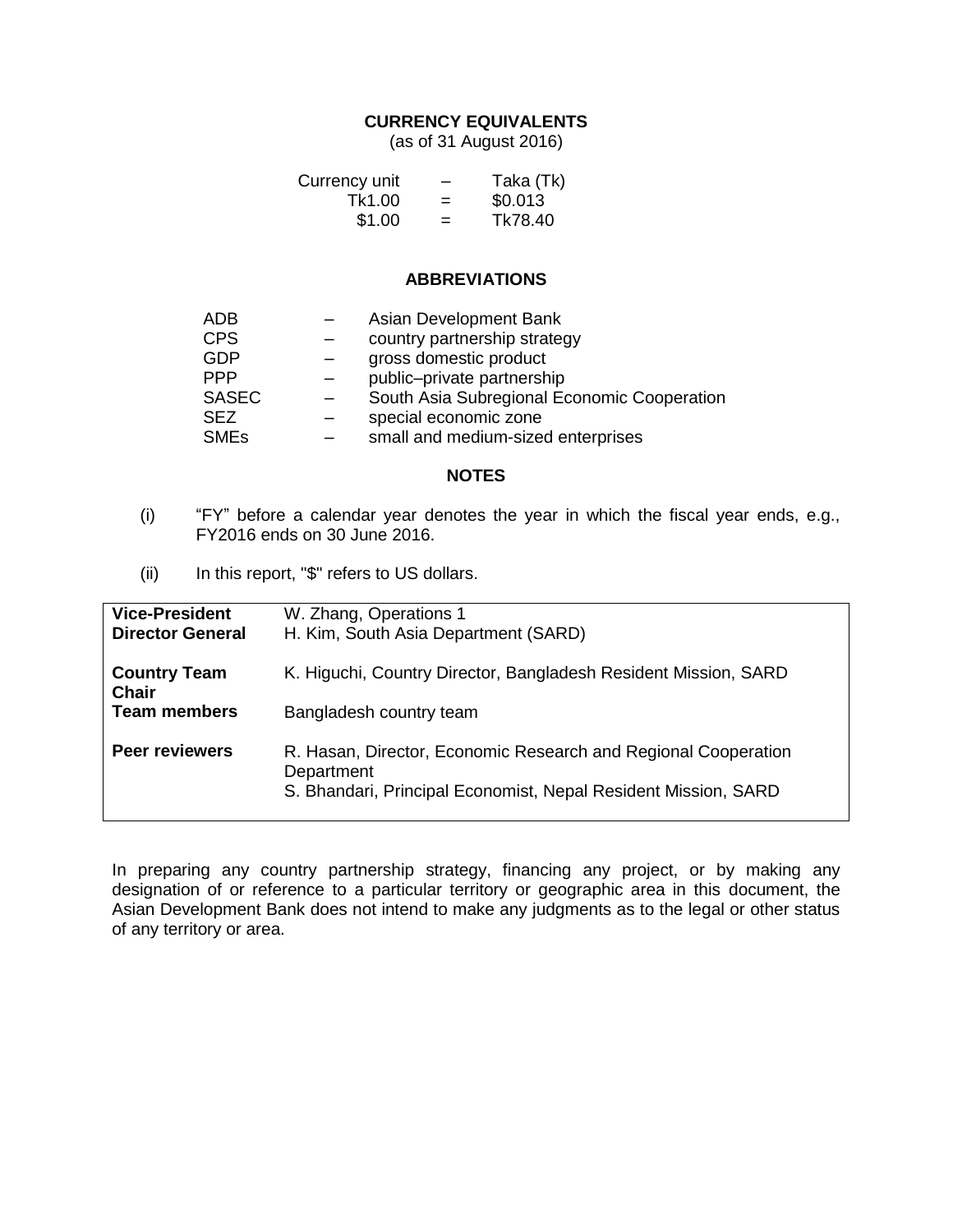# **CONTENTS**

|      |                         | <b>COUNTRY AT A GLANCE</b>                                            |                |  |  |
|------|-------------------------|-----------------------------------------------------------------------|----------------|--|--|
| I.   |                         | COUNTRY PARTNERSHIP STRATEGY SNAPSHOT                                 |                |  |  |
| Ш.   |                         | <b>COUNTRY DEVELOPMENT CONTEXT</b>                                    | $\overline{2}$ |  |  |
| III. |                         | <b>COUNTRY STRATEGY FRAMEWORK</b>                                     | 4              |  |  |
|      | А.                      | <b>Lessons From Previous Strategy</b>                                 | 4              |  |  |
|      | В.                      | <b>National Development Strategy</b>                                  | 4              |  |  |
|      | С.                      | Role of Development Partners                                          | 5              |  |  |
|      | D.                      | ADB's Strategic and Thematic Objectives and Public and Private Sector |                |  |  |
|      |                         | <b>Operational Priorities</b>                                         | 6              |  |  |
|      | Е.                      | <b>Priorities for Knowledge Support</b>                               | 12             |  |  |
| IV.  | STRATEGY IMPLEMENTATION |                                                                       |                |  |  |
|      | А.                      | Indicative Resource Parameters                                        | 13             |  |  |
|      | В.                      | <b>Implementation Priorities</b>                                      | 13             |  |  |
|      | C.                      | <b>Monitoring of Results</b>                                          | 14             |  |  |
|      | D.                      | <b>Risks</b>                                                          | 15             |  |  |

# APPENDIXES

|    | Country Partnership Strategy Results Framework | 16 |
|----|------------------------------------------------|----|
| 2. | Country Knowledge Plan                         | 18 |
|    | <b>List of Linked Documents</b>                | 24 |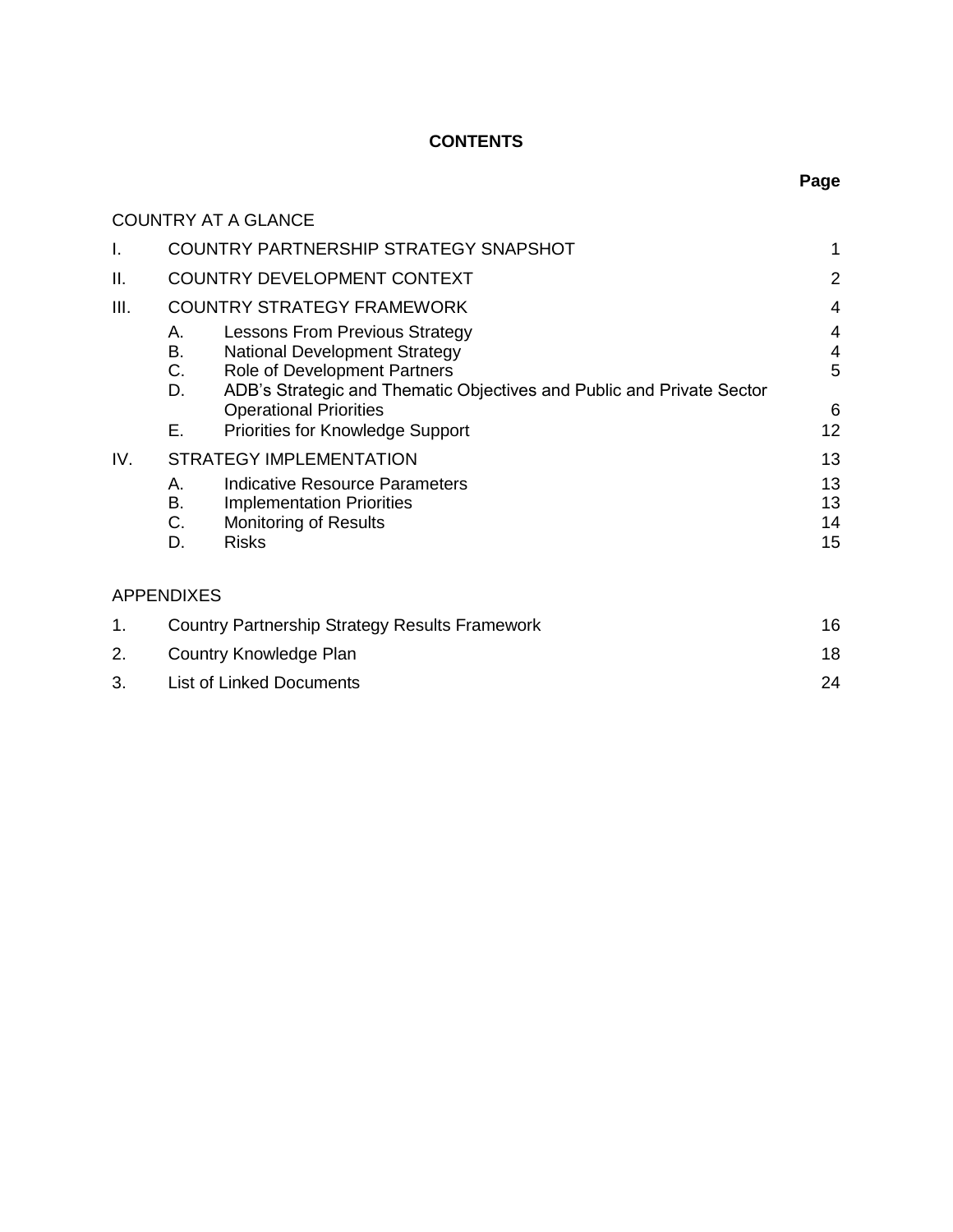### **COUNTRY AT A GLANCE**

| Economic <sup>a</sup>                                                                                            | 2011  | 2012     | 2013   | 2014   | 2015            |
|------------------------------------------------------------------------------------------------------------------|-------|----------|--------|--------|-----------------|
| GDP (\$ billion, current)                                                                                        | 128.7 | 133.4    | 150.0  | 172.9  | 195.2           |
| GDP per capita (\$, current)                                                                                     | 860.0 | 880.0    | 976.0  | 1110.0 | 1236.0          |
| GDP growth (%, in constant prices)                                                                               | 6.5   | 6.5      | 6.0    | 6.1    | 6.6             |
| Agriculture                                                                                                      | 4.5   | 3.0      | 2.5    | 4.4    | 3.3             |
| Industry                                                                                                         | 9.0   | 9.4      | 9.6    | 8.2    | 9.7             |
| <b>Services</b>                                                                                                  | 6.2   | 6.6      | 5.5    | 5.6    | 5.8             |
| Gross domestic investment (% of GDP)                                                                             | 27.4  | 28.3     | 28.4   | 28.6   | 28.9            |
| Gross domestic saving (% of GDP)                                                                                 | 20.6  | 21.2     | 22.0   | 22.1   | 22.2            |
| Consumer price index (annual % change)                                                                           | 10.9  | 8.7      | 6.8    | 7.4    | 6.4             |
| Liquidity (M2) (annual % change)                                                                                 | 21.3  | 17.4     | 16.7   | 16.1   | 12.4            |
| Overall fiscal deficit (excl. grants) (% of GDP)                                                                 | (3.9) | (3.6)    | (3.8)  | (3.6)  | (3.9)           |
| Merchandise trade balance (% of GDP)                                                                             | (7.7) | (7.0)    | (4.7)  | (3.9)  | (5.1)           |
| Current account balance (% of GDP)                                                                               | (1.3) | (0.3)    | 1.6    | 0.8    | (0.8)           |
| External debt service (% of exports of goods and services)                                                       | 3.7   | 3.6      | 3.8    | 3.9    | 3.2             |
| External debt (% of GDP)                                                                                         | 17.2  | 16.6     | 14.9   | 14.1   | 12.2            |
|                                                                                                                  |       |          |        |        |                 |
| <b>Poverty and Social</b>                                                                                        | 1990  |          | Latest | Year   |                 |
| Population (million)                                                                                             | 109.6 |          | 159.9  | [2016] |                 |
| Population growth (annual % change)                                                                              | 1.9   |          | 1.3    | [2016] |                 |
| Maternal mortality ratio (per 100,000 live births)                                                               | 550.0 |          | 176.0  | [2015] |                 |
| Infant mortality rate (below 1 year/per 1,000 live births)                                                       | 100.0 |          | 29.0   | [2015] |                 |
| Life expectancy at birth (years)                                                                                 | 56.0  |          | 70.9   | [2015] |                 |
| Adult literacy (%)                                                                                               | 37.0  |          | 64.6   | [2015] |                 |
| Primary school gross enrollment (%)                                                                              | 56.0  |          | 108.6  | [2013] |                 |
| Child malnutrition (% below 5 years old)                                                                         | 61.5  |          | 32.6   | [2014] |                 |
| Population below poverty line (%)                                                                                | 56.6  | [FY1992] | 23.6   | [2016] |                 |
| Population with access to safe water (%)                                                                         | 68.0  |          | 87.0   | [2015] |                 |
| Population with access to sanitation (%)                                                                         | 34.0  |          | 61.0   | [2015] |                 |
|                                                                                                                  |       |          |        |        |                 |
| <b>Environment</b>                                                                                               | 1990  |          | Latest | Year   |                 |
| Carbon dioxide emissions (million tons)                                                                          | 15.5  |          | 57.1   | [2011] |                 |
| Carbon dioxide emissions per capita (tons)                                                                       | 0.1   |          | 0.4    | [2011] |                 |
| Forest area (million hectares)                                                                                   |       |          | 2.6    | [2013] |                 |
| Urban population (% of total population)                                                                         | 14.0  |          | 26.9   | [2012] |                 |
|                                                                                                                  |       |          |        |        |                 |
| ADB Portfolio (active loans, as of 31 December 2015) <sup>b</sup>                                                |       |          |        |        | <b>Total</b>    |
| Total number of loans                                                                                            |       |          |        |        |                 |
| Sovereign                                                                                                        |       |          |        |        | 63              |
| Non-sovereign                                                                                                    |       |          |        |        | 2               |
| Net loan amount $($$ million) $^c$                                                                               |       |          |        |        |                 |
| Sovereign                                                                                                        |       |          |        |        | 6,143.9         |
| Non-sovereign                                                                                                    |       |          |        |        | 87.1            |
| <b>Disbursements</b>                                                                                             |       |          |        |        |                 |
| Disbursed amount (\$ million, cumulative) <sup>d</sup>                                                           |       |          |        |        |                 |
|                                                                                                                  |       |          |        |        |                 |
| Sovereign<br>Non-sovereign                                                                                       |       |          |        |        | 2,383.4<br>75.5 |
| Percentage disbursed (disbursed amount/net loan amount)                                                          |       |          |        |        |                 |
|                                                                                                                  |       |          |        |        | 39%             |
| Sovereign<br>Non-sovereign                                                                                       |       |          |        |        |                 |
| = not available, () = negative, [] = latest year for which data are available, ADB = Asian Development Bank, ADF |       |          |        |        | 87%             |
|                                                                                                                  |       |          |        |        |                 |

= Asian Development Fund, GDP = gross domestic product, M2 = broad money, OCR = ordinary capital resources.

a<br><sup>b</sup> This table covers ADF and OCR financing for projects and programs, including policy-based lending.

 $\epsilon$  Approved amount net of cumulative cancellations.

 $d$  Cumulative disbursements from date of effectivity.

Sources: Bangladesh Bureau of Statistics; Bangladesh Bank; Ministry of Finance; and ADB staff estimates.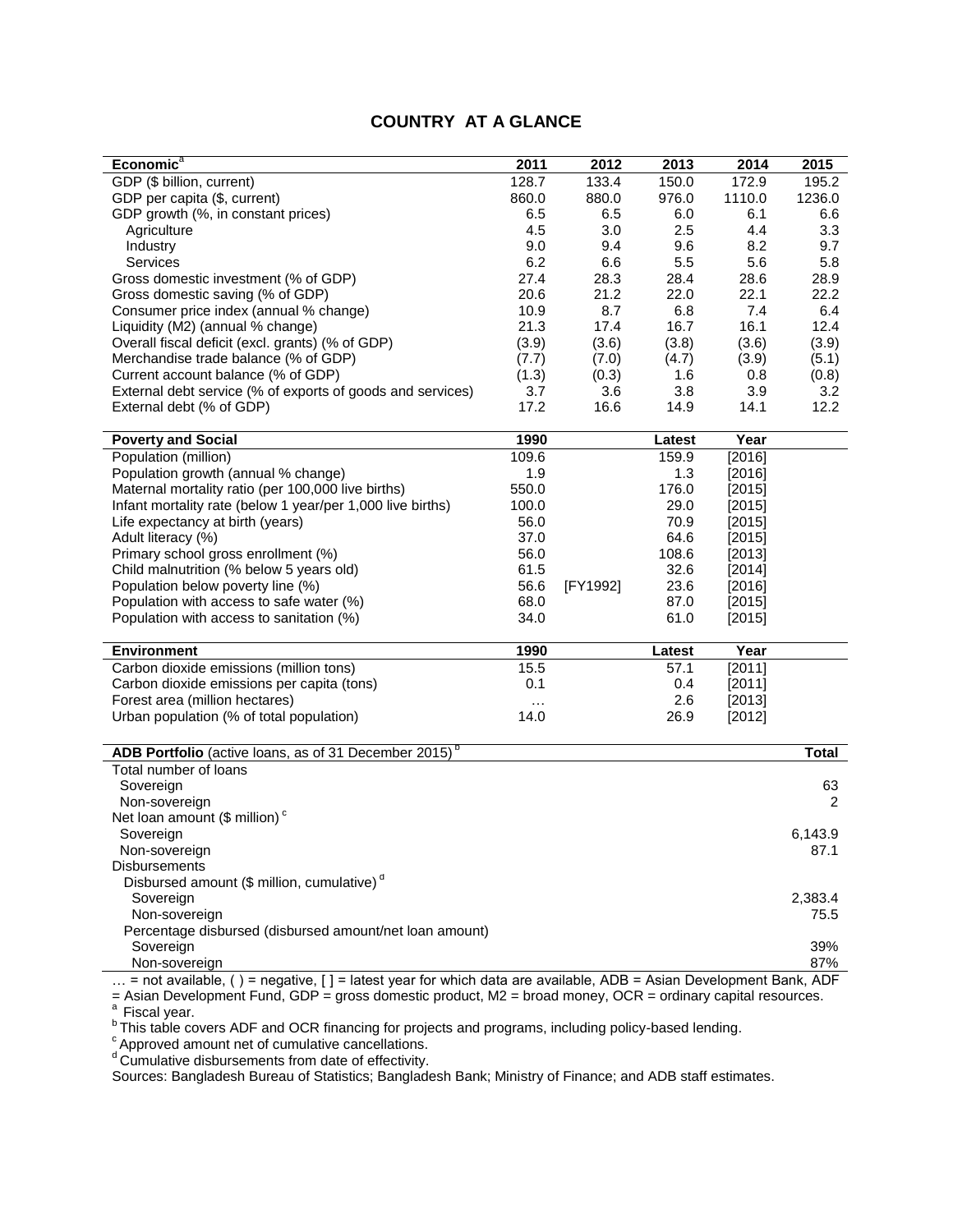# **I. COUNTRY PARTNERSHIP STRATEGY SNAPSHOT**

<span id="page-4-0"></span>1. **Key development challenges.** Bangladesh has achieved sustained growth of 6.3% per year since FY2007. Poverty has halved since 2000, <sup>1</sup> meeting an important Millennium Development Goal target. The gender gap has narrowed, and the country has made progress in providing access to health and basic social services. The major challenges facing Bangladesh now include: (i) accelerating the annual rate of growth to 7% and above to move closer to upper middle-income status, (ii) diversifying the economic base and creating new sources of growth, (iii) making growth more inclusive and reducing poverty by creating jobs and supporting rural development, (iv) increasing transparency and accountability by addressing institutional and policy weaknesses, and (v) reducing vulnerabilities to environmental degradation and climate change.

2. **ADB strategic objectives and priorities.** The Asian Development Bank (ADB) will adopt a broad-based approach in order to respond flexibly to the needs and demand of the country over the country partnership strategy (CPS) period (2016–2020). ADB will support: (i) easing infrastructure constraints in key sectors, such as energy, transport, and urban development; (ii) creating conditions for greater private sector participation to attract investment; (iii) enhancing the productivity, and skills of the workforce; (iv) increasing the productivity of agriculture and creating gainful rural employment opportunities outside agriculture; (v) helping Bangladesh take advantage of its location as regional transport and trade hub; (vi) managing environmental and climate change-related vulnerabilities; and (vii) addressing institutional capacity constraints and improving governance. Individual interventions in each area will be based on careful consideration of the core strengths of ADB, and the role of other development partners.

3. **Alignment with government's development plans.** ADB assistance is strongly aligned with the government's Vision 2021 and its Seventh Five-Year Plan, which lays out a roadmap for higher, sustainable and inclusive growth.<sup>2</sup> ADB engagement complements the strategies of other development partners by taking a sectorwide approach and pursuing common policy dialogues. CPS priorities also reflect recommendations from the previous CPS, South Asia Subregional Economic Cooperation (SASEC) Operational Plan 2016-2025, and ADB's corporate strategy under the Strategy 2020 midterm review.<sup>3</sup>

4. **ADB's value addition and use of scarce resources.** Bangladesh's rapidly growing economy will require higher levels of public and private investment during 2016–2020. ADB will increase its lending operations to \$8.0 billion, from \$5.0 billion during 2011–2015. ADB will intensify its efforts to expand private sector operations that require a local presence. The effort will continue to leverage a high level of cofinancing.<sup>4</sup> ADB assistance will increasingly focus on

 $\overline{a}$ 1 Poverty dropped to 23.6% in 2016 based on the national poverty line (corresponding to a calorie intake of 2,122

kilocalories per capita per day). 2 Government of Bangladesh, Planning Commission, Ministry of Planning. 2012. *Perspective Plan of Bangladesh 2010-2021: Making vision 2021 a reality*. Dhaka. Vision 2021 defines the social and economic progress the country aspires to achieve by 2021. The targets of the country's five-year plans (including Government of Bangladesh, Planning Commission, Ministry of Planning. 2011. *Sixth Five-Year Plan: 2011–2015*. Dhaka; and Government of Bangladesh, Planning Commission, Ministry of Planning. 2015. *Seventh Five Year Plan FY2016-FY2020: Accelerating Growth, Empowering Citizens*. Dhaka) are aligned under Vision 2021.

<sup>3</sup> ADB. 2011. *Country Partnership Strategy: Bangladesh, 2011–2015.* Manila; ADB. 2016. *South Asia Subregional Economic Cooperation Operational Plan 2016-2025 (Draft)*. Manila; ADB. 2014. *Midterm Review of Strategy 2020: Meeting the Challenges of a Transforming Asia and Pacific.* Manila.

<sup>&</sup>lt;sup>4</sup> Cofinancing amounted to 75% of the total public sector lending during the period of the country partnership strategy 2011-2015.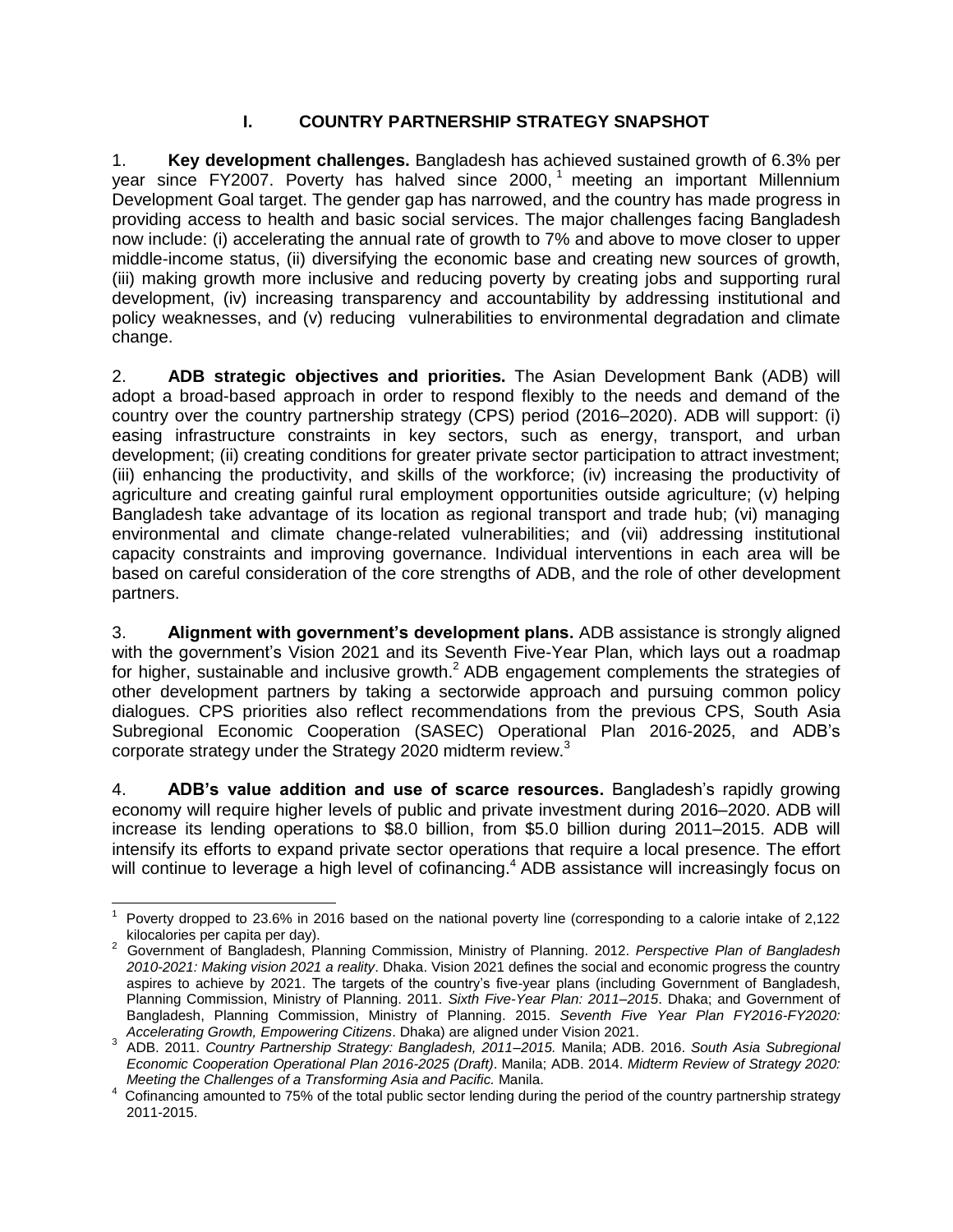areas rather than sectors—for instance, development of regional growth centers will be a priority, which combines multi-sector infrastructure facilities with access to regional and global production networks. In this regard, ADB will continue to help build sub-regional transport and trade links between Bangladesh and neighboring countries to deepen regional integration.

#### **II. COUNTRY DEVELOPMENT CONTEXT**

<span id="page-5-0"></span>5. **Positive development momentum.** Following 10 years of sound and sustained growth, Bangladesh reached lower-middle income status in July 2015.<sup>5</sup> Employment generation was encouraging—the manufacturing sector, especially manufacture of ready-made garments, absorbed low-skilled, mostly female workers. Remittances and stable food production helped poor households cope with economic uncertainties. With its young, rapidly growing population, Bangladesh has the potential to become a major exporter of labor-intensive products. The progress achieved in health and education is helping increase the productivity and competitiveness of the young labor force. The country also has the advantage of being located between South and Southeast Asia, providing good prospects of becoming a regional trading hub.

6. **Macroeconomic stability.** Bangladesh has successfully maintained macroeconomic stability. Gross domestic product (GDP) grew consistently at 6% and above during FY2011– FY2015. Exports and remittances have been major sources of growth, while domestic consumption is becoming a major contributor. During FY2011–FY2015, inflation declined from 10.9% to 6.4%, while the fiscal deficit was kept below 5%. Foreign exchange reserves grew from \$11 billion in FY2011 to \$25 billion in FY2015 (a 6.2-month import cover), and external debt declined from 17.2% to 12.2% of GDP during the same period. Low revenue mobilization (about 10% of GDP) is a major concern. The implementation of a new tax law starting FY2018 is a key milestone. 6

7. **Pace of structural transformation.** Bangladesh has gradually shifted the basis of its economy from agriculture to manufacturing and services. During the prior CPS period (2011– 2015), the share of industry in GDP increased from 26% to 28%, agriculture declined from 18% to 16%, while services remained at 56%. Garments make up about 82% of exports. Expansion of the export base into leather goods, processed foods, pharmaceuticals, light engineering, shipbuilding, and services is promising but has yet to be fully developed.

8. **Private sector development.** A recent country diagnostic study emphasized the need for rapid industrial development and improved competitiveness for higher growth.<sup>7</sup> Increased private sector participation is much needed but remains a challenge. Private investment stayed stagnant (at about 22% of GDP) during FY2011–FY2015. Foreign direct investment, at about 1% of GDP, is extremely low for a rapidly growing economy. To accelerate private sector development requires improving the legal framework for land use and ownership, providing quality infrastructure services, addressing market distortions caused by subsidies, increasing private sector capacity, and improving the country's business environment. Improving education quality and skills development is also necessary to meet demands of an expanding private sector.

 $\overline{a}$ 5 Based on the gross national income per capita of \$1,080.

<sup>6</sup> The new law enhances the value-added tax scheme with expansion of the base, incentives, and automation of the tax administration.

<sup>7</sup> ADB. 2016. *Bangladesh: Consolidating Export-Led Growth* – *Country Diagnostic Study*. Manila.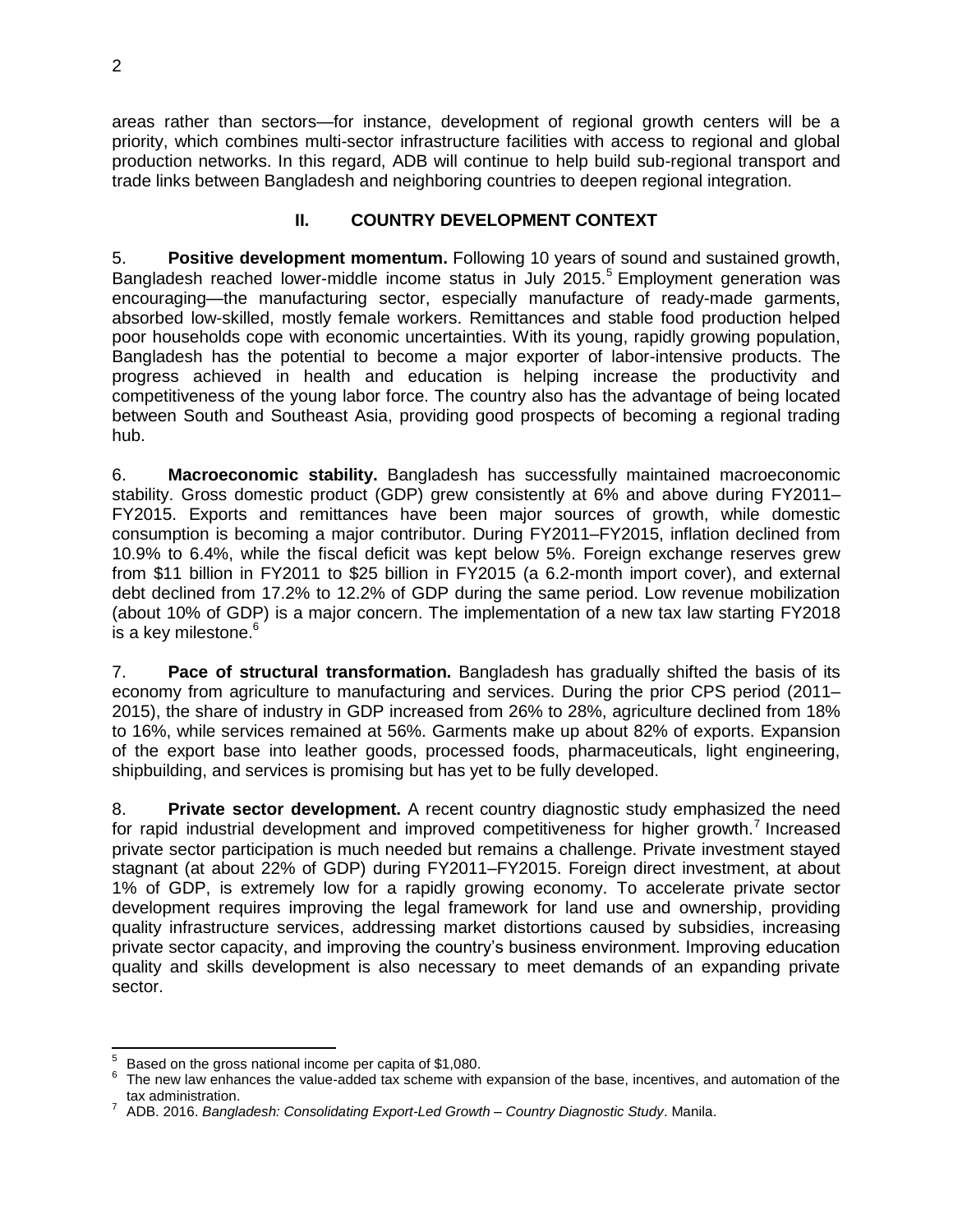9. **Inadequate infrastructure.** Addressing infrastructure deficiencies remains a top priority. Bangladesh ranks 123rd (out of 140 countries) in the quality of infrastructure, behind India, Pakistan, and Sri Lanka.<sup>8</sup> The inadequate energy supply is a major binding constraint to creating economic opportunities. The current gap between the supply and demand for electricity is 1,500–2,000 megawatts, leading to frequent load shedding and underutilization of industrial capacity. Transport depends heavily on road transport, with little integration among various transport modes. Poor transport infrastructure raises costs, reduces competitiveness, and is a major barrier to expanding intra-regional trade. Population growth in urban areas has been more than double national population growth, and cities are heavily congested with an acute shortage of urban services. Without adequate energy, transport, and utility infrastructure, urban centers lose productivity and competitiveness.

10. **Regional transport and trade links.** Bangladesh's strategic location can enable it to emerge as a hub, and thereby build effective economic linkages with India, landlocked Nepal and Bhutan, Southeast Asia, and the People's Republic of China (through Myanmar). Regional cooperation and integration are embedded in Bangladesh's successive five-year development plans, with a focus on: (i) strengthening the cost- and time-competitiveness of exports, (ii) promoting the regional energy trade, (iii) developing functional transit systems, and (iv) implementing trade policy reforms. Bangladesh's active participation in the SASEC program, the Bay of Bengal Initiative for Multi-Sectoral Technical and Economic Cooperation, the South Asian Association for Regional Cooperation, and, more recently, the Bangladesh–China–India– Myanmar Forum for Regional Cooperation has been helping build connectivity with neighboring countries, and the rest of Asia. ADB has supported regional cooperation and integration projects in Bangladesh through the SASEC program.

11. **Gender equality.** Bangladesh has made significant progress in several areas critical to gender equality. The country is on track to meet Sustainable Development Goal 4 (quality education for all), with net enrolment rates of 98.8% for girls and 96.6 % for boys in 2014. The maternal mortality ratio was estimated to be 176 maternal deaths per 100,000 live births in 2015.<sup>10</sup> Bangladesh has performed well with respect to human development.<sup>11</sup> But areas of concern remain. Women have lower rates of labor force participation, higher unemployment rates, and much higher underemployment rates than do men. Employed women remain more concentrated in agriculture, forestry and fishing than men (53.5% of women compared with 41.7% of men are in agriculture),<sup>12</sup> suggesting that women's access to sectors offering a greater return on their labor is more limited. Less access to technical and vocational training is also suggested by the gender disparities in enrolment (27.43% of TVET students are female, and proportions are particularly low in the public sector) (footnote 9). Women continue to have more limited access than men to vital productive resources including land, housing, and technology.

12. **Poverty reduction.** Freeing the country from poverty and inequality remains a major though separate challenge. Currently, 12.9% of the population is in extreme poverty.<sup>13</sup> Bangladesh is ranked 142nd out of 188 countries in the 2015 Human Development Report

<sup>8</sup> World Economic Forum. 2015. *The Global Competitiveness Report 2015–2016.* Geneva.

<sup>9</sup> *Seventh Five-Year Plan* (footnote 2, above)*,* p. 135.

<sup>10</sup> United Nations Development Programme. 2016. Millennium Development Goals Indicators Database [\(http://mdgs.un.org/unsd/mdg/\)](http://mdgs.un.org/unsd/mdg/) (Accessed on 20 August 2016).

<sup>11</sup> United Nations Development Programme. 2015. *Human Development Report, 2015*. New York.

<sup>12</sup> Bangladesh Bureau of Statistics. 2015. *Labor Force Survey 2013.* Dhaka (p. 54).

<sup>13</sup> The extreme poor have been defined in the Ministry of Planning, Bangladesh Bureau of Statistics. 2010. *Report of the Household Income and Expenditure Survey 2010*. Dhaka, as those whose actual food intake is equal or less than 1,805 kilocalories per-capita per day.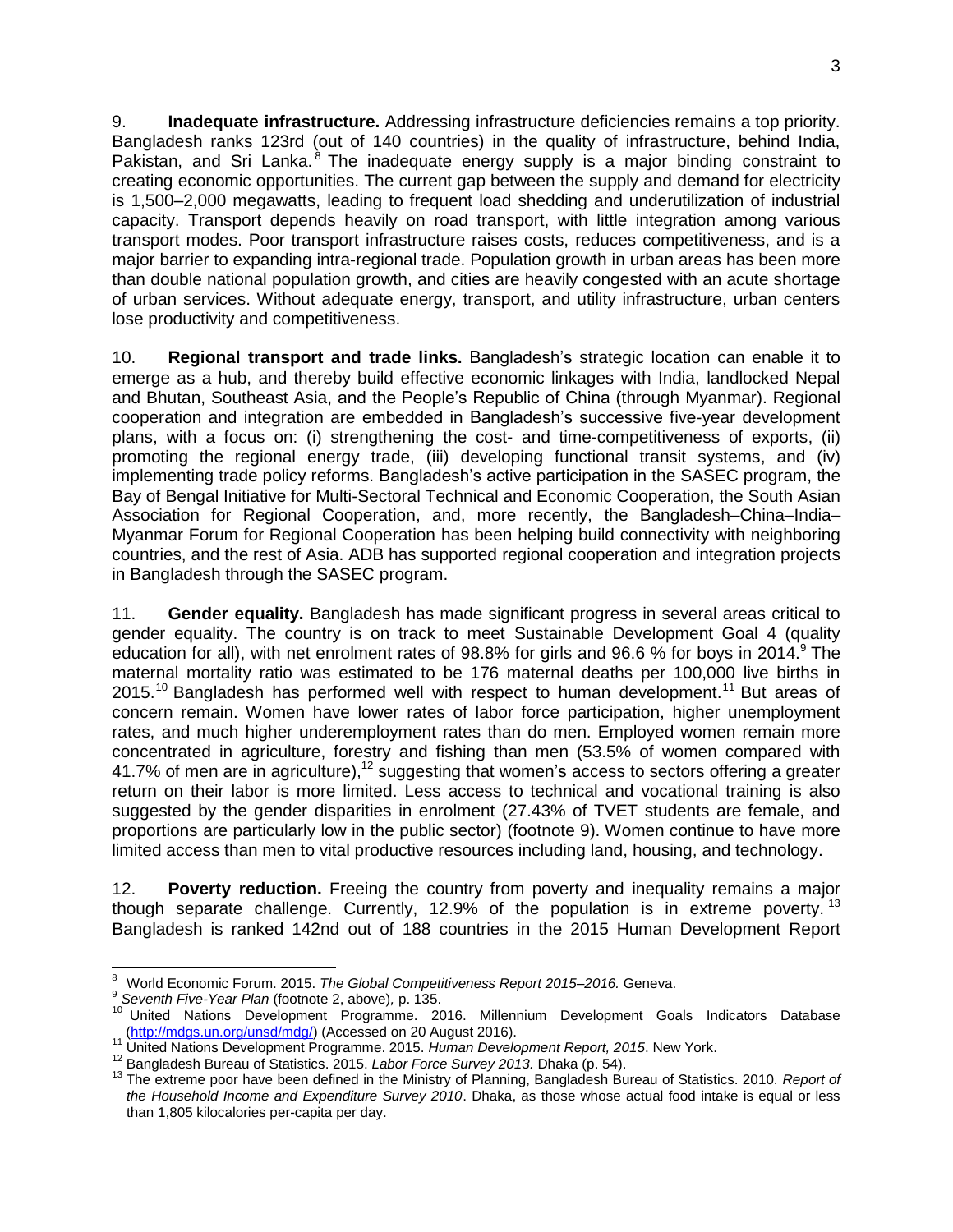(footnote 11). Unless specific actions are taken, extreme poverty in parts of the country and inequality between regions will likely remain, even as the country's economy continues to grow. Effective implementation of the government's social protection strategy is needed to elevate people out of extreme poverty.<sup>14</sup> Priorities include housing and basic services—including primary health care—for the poor, and disaster risk management to reduce vulnerability and build resilience to extreme weather conditions.

13. **Environmental sustainability.** The country faces serious climate change challenges because of its location in a river delta with low-lying floodplains. The Intergovernmental Panel on Climate Change has classified Bangladesh as one of the countries that will be most affected by climate change. Changing rainfall and water flow patterns—coupled with prevailing poverty, high population density, and reliance on livelihoods that are weather sensitive—can affect food security, rural livelihoods, public health, and access to infrastructure and social services. The government has prepared its national sustainable development strategy with support from United Nations Environment Programme.

# **III. COUNTRY STRATEGY FRAMEWORK**

# <span id="page-7-1"></span><span id="page-7-0"></span>**A. Lessons From Previous Strategy**

14. The design of the CPS carefully considers the lessons from the final review of the CPS 2011–2015 and its validation, both of which rated ADB operations during 2011–2015 successful, with some recommendations for improvement.<sup>15</sup> The review stresses the need for: (i) enhancing project readiness and strengthening the capacity of executing agencies in areas such as procurement, safeguards, and financial management; (ii) retaining the current sector focus based on ADB's core strengths, accelerating ADB support for public–private partnerships (PPPs), and expanding private sector operations; (iii) strengthening regional cooperation and integration; and (iv) continuing a cross-sectoral emphasis on the environment and climate change.

15. The CPS final review validation rated ADB's strategic positioning *satisfactory*, and the program *relevant* to the country's needs, as well as *effective*, and *likely sustainable.* Because of delays in procurement and safeguards implementation, and difficulties in discerning ADB contributions to country outcomes, the program was rated *less than efficient* and the impact *less than satisfactory.* The validation stressed the need to reposition ADB's program in a period of heightened political volatility, and to strengthen the results framework to ensure a stronger link between the CPS and the operational program. Specific recommendations for improving performance include: (i) undertake a periodic review of governance and public sector management; (ii) make greater use of innovative financial instruments, such as results-based lending; and (iii) provide capacity development support for executing and implementing agencies to improve implementation integrity and efficiency.

# <span id="page-7-2"></span>**B. National Development Strategy**

16. **Key development goals.** In view of the positive outcomes of the Sixth Five-Year Plan (FY2011–FY2015), the government aims to pursue a broadly similar strategy in the Seventh Five-Year Plan (FY2016–FY2020), which has an overarching goal of achieving faster, inclusive,

 $\overline{a}$ <sup>14</sup> Government of Bangladesh. 2014. *National Social Protection Strategy (NSPS) of Bangladesh.* General Economics Division, Planning Commission, Dhaka.

<sup>15</sup> ADB. 2014. *Country Partnership Strategy Final Review: Bangladesh, 2011–2015*. Manila; Independent Evaluation Department. 2016. *Bangladesh: Country Partnership Strategy Final Review Validation, 2011–2015*. Manila.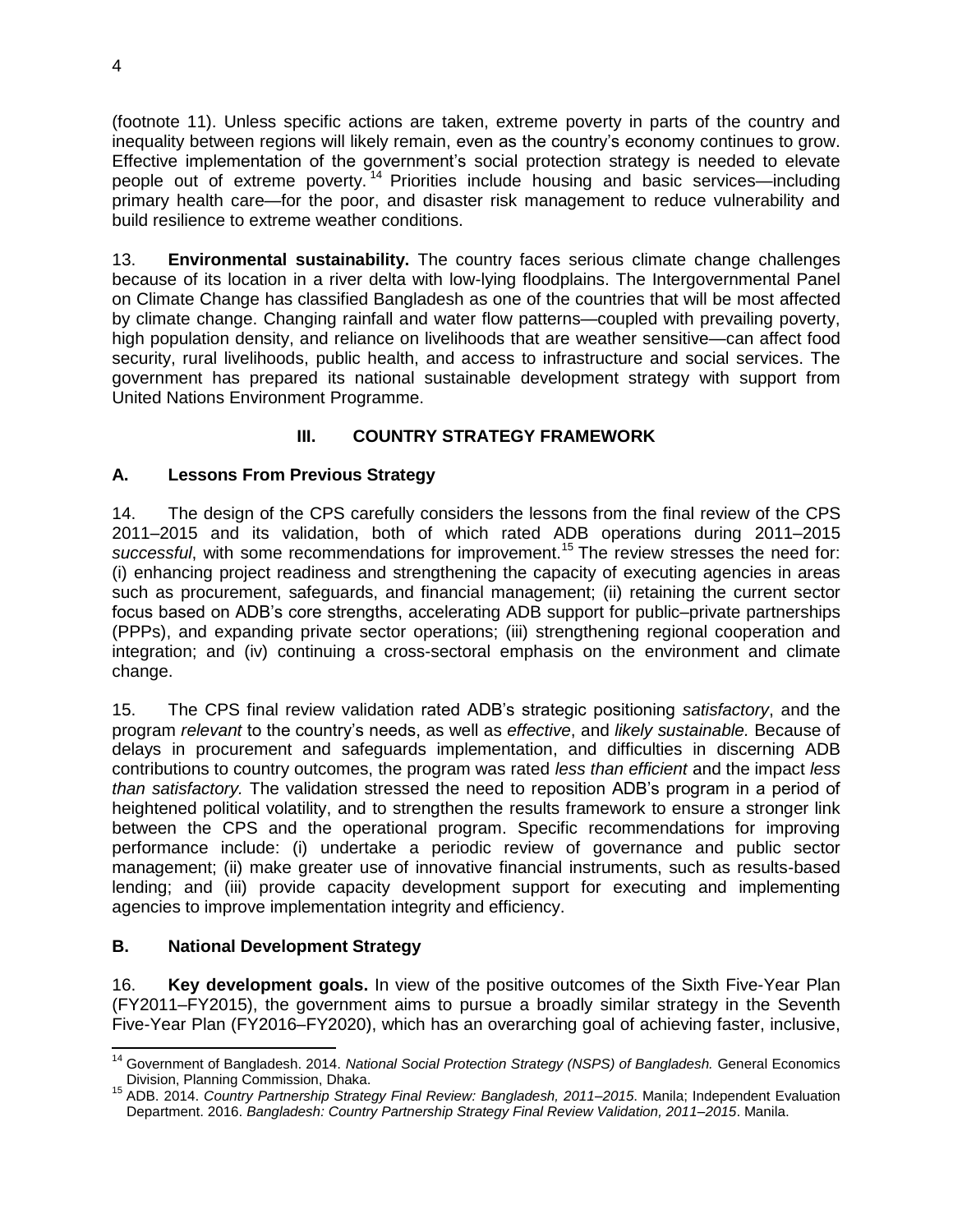and environmentally sustainable growth based on four pillars: (i) accelerating the average annual growth rate from 6.3% to 7.4% per year; (ii) making growth more inclusive, pro-poor, and environmentally sustainable; (iii) reducing poverty from 24.8% to 18.6% and extreme poverty from 12.9% to around 8.9%; and (iv) providing productive jobs for all new entrants to the labor force. Expenditures on social protection will increase from 2.0% to 2.3% of GDP. The plan assumes increases, from current levels, in (i) the tax-to-GDP ratio, from 8.5% to 14.1%; (ii) expenditure-to-GDP, from 13.5% to 21.1%; and (iii) revenue-to-GDP, from 9.6% to 16.1%. Remittances are projected to rise from \$15.3 billion to \$25.4 billion in 2020. An ambitious target has been set for foreign direct investment, projected to rise from the current level of \$1.7 billion (0.9% of GDP) to almost \$10 billion in FY2020 (3% of GDP).

17. **Development strategy.** The government estimates that to accelerate economic growth, the gross investment rate needs to rise from 29% in FY2015 to about 35% by FY2020; to maintain fiscal sustainability, about 80% of the incremental investment is expected to come from the private sector. Higher economic growth does not necessarily benefit all sections of the society immediately. Policies and measures to increase pro-poor expenditures and public investment in backward regions and better target social safety programs are essential to ensure inclusive growth. Providing diverse opportunities for rural employment and income generation are effective ways to achieve more equitable growth. Vulnerability to environmental degradation and climate change also needs to be addressed, because the livelihoods of the poor depend on increasing their resilience to unexpected environmental changes. Gender inequality remains an important social and economic issue, which limits how growth impacts a large section of the population.

# <span id="page-8-0"></span>**C. Role of Development Partners**

18. **Development assistance scenario.** Bangladesh has historically been a large recipient of financial assistance from bilateral and multilateral development partners. Foreign aid commitments equaled \$5.3 billion in FY2015, with about 85% in the form of concessional loans. In FY2015, foreign assistance accounted for nearly one third of development program spending. Bangladesh's attainment of lower-middle-income status in 2015 is unlikely to have much impact on its external financing needs over the next 5 years, and Bangladesh will still need significant financing to achieve rapid and sustainable growth and eradicate the remaining poverty. Because domestic revenue mobilization remains weak, and the capital market undeveloped as a source of infrastructure financing, access to concessional assistance from development partners will remain an important way of financing these investments. The government is expected to increase the size of non-concessional external financing from multilateral sources and/or the market to finance revenue-generating infrastructure projects. With outstanding external debt of 12% of GDP in FY2015, and the continued low fiscal deficits, Bangladesh is at a low risk of external debt distress.

19. **Partnerships and areas of coordination.** ADB will deepen coordination with development partners to enhance the effectiveness of its assistance, and explore more cofinancing opportunities. A vibrant Local Consultative Group, comprising the government and development partners, provides the overall framework for development partner cooperation. ADB currently co-chairs the Local Consultative Group energy and education working groups, and has been active in working groups on transport, agriculture and water resources management, and water and urban services. Development partner assistance through cofinancing has been instrumental in enabling ADB to leverage resources and build strong partnerships. ADB country operations business plans envisage cofinancing in projects focusing on infrastructure development, human capital development, rural transformation, and urban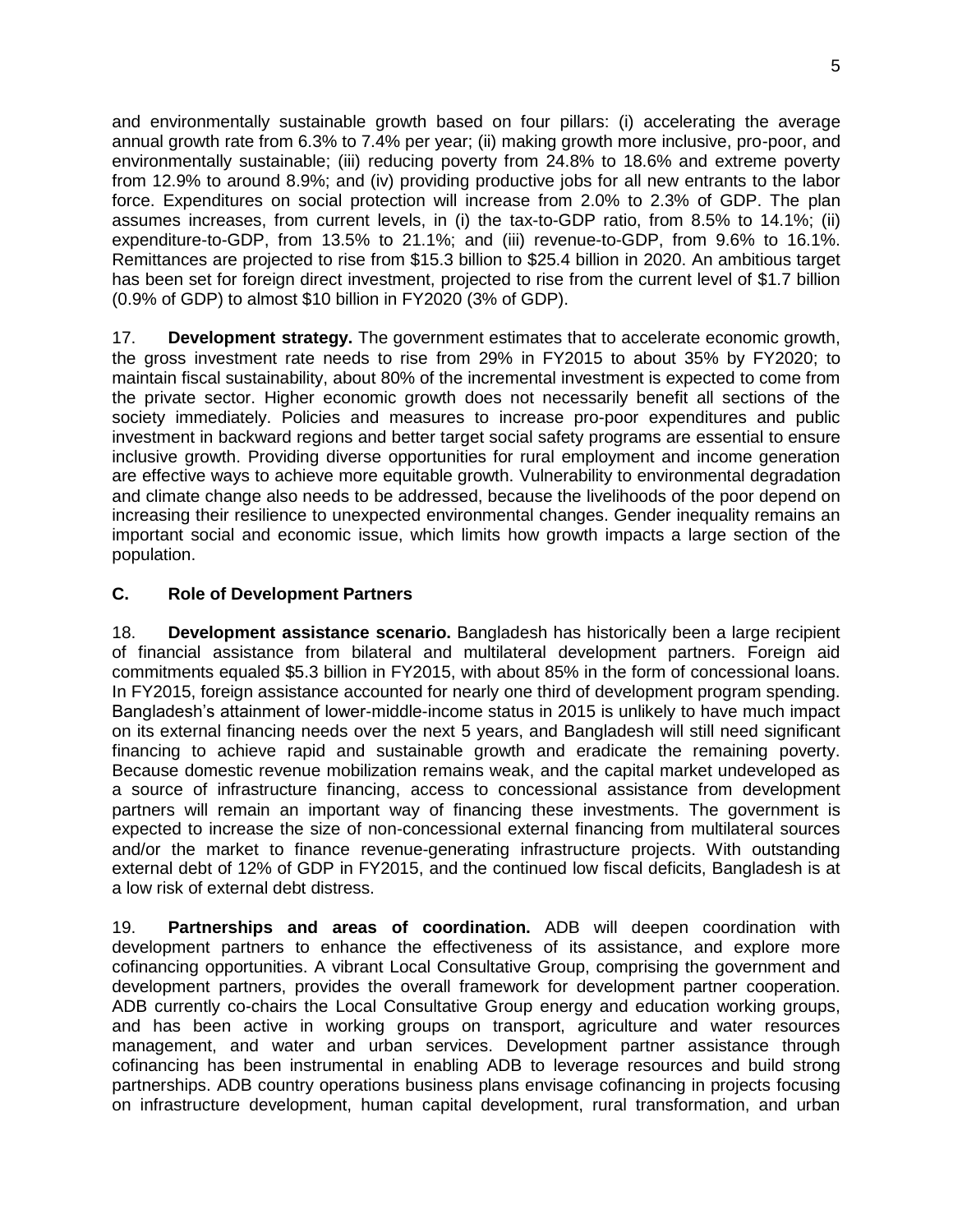infrastructure improvement. To address critical infrastructure constraints, ADB will work closely with key financiers in the infrastructure sector in Bangladesh, including the World Bank and Japan International Cooperation Agency. In education, ADB will continue to work with a consortium of development partners using a sector-wide approach. ADB financial support will complement knowledge, capacity and advocacy support from the United Kingdom, United States, and United Nations agencies. ADB will continue pursuing harmonized approaches to fiduciary oversight, governance, financial management, reporting, and procurement. Effort will be made to deepen the ongoing collaboration with civil society organizations for communitybased approaches in urban health, water management and urban services. In addition, ADB aims to collaborate with other development partners on capacity building, and operational monitoring and reviews.

#### <span id="page-9-0"></span>**D. ADB's Strategic and Thematic Objectives and Public and Private Sector Operational Priorities**

20. **Country partnership strategy objective.** In providing support to the government in achieving its vision of higher, inclusive, and sustainable economic growth, the CPS has two strategic objectives, based on ADB's core strengths in Bangladesh, and the recommendations of the ADB Strategy 2020 midterm review (footnote 3): (i) promoting economic diversification to enhance the economy's long-term growth potential, and (ii) accelerating rural and regional development to make growth more inclusive (Figure). The ADB country partnership strategy will also address the sustainability of economic growth at both policy and project levels.

21. Recognizing the wide range of development challenges, ADB will adopt a broad-based approach to flexibly respond to country needs. ADB assistance will comprise: (i) priority investments for projects and programs to support economic diversification, and rural and balanced regional development; and (ii) priority cross-cutting measures to enhance the overall effectiveness of ADB-assisted projects and programs.

# (i) **Priority investment areas for projects and programs:**

- (a) easing infrastructure constraints by undertaking transformational investments and promoting policy reforms in key sectors such as energy, transport, and urban development;
- (b) improving human capital by enhancing the quality of the workforce through better education and skills development;
- (c) promoting economic corridor development by connecting urban growth centers, fostering diversified industrialization, and linking to national, regional, and global markets and supply chains;
- (d) improving rural livelihoods by increasing the productivity of agriculture, diversifying into high value-added products, and investing in all-weather access to markets and agribusiness logistics; and
- (e) providing climate and disaster resilient infrastructure and services to sustain development achievements and reduce adverse impacts, especially on the poor.

#### (ii) **Priority cross-cutting areas:**

(a) creating conditions for greater private sector participation to increase investments, promote economic diversification, and expand employment opportunities;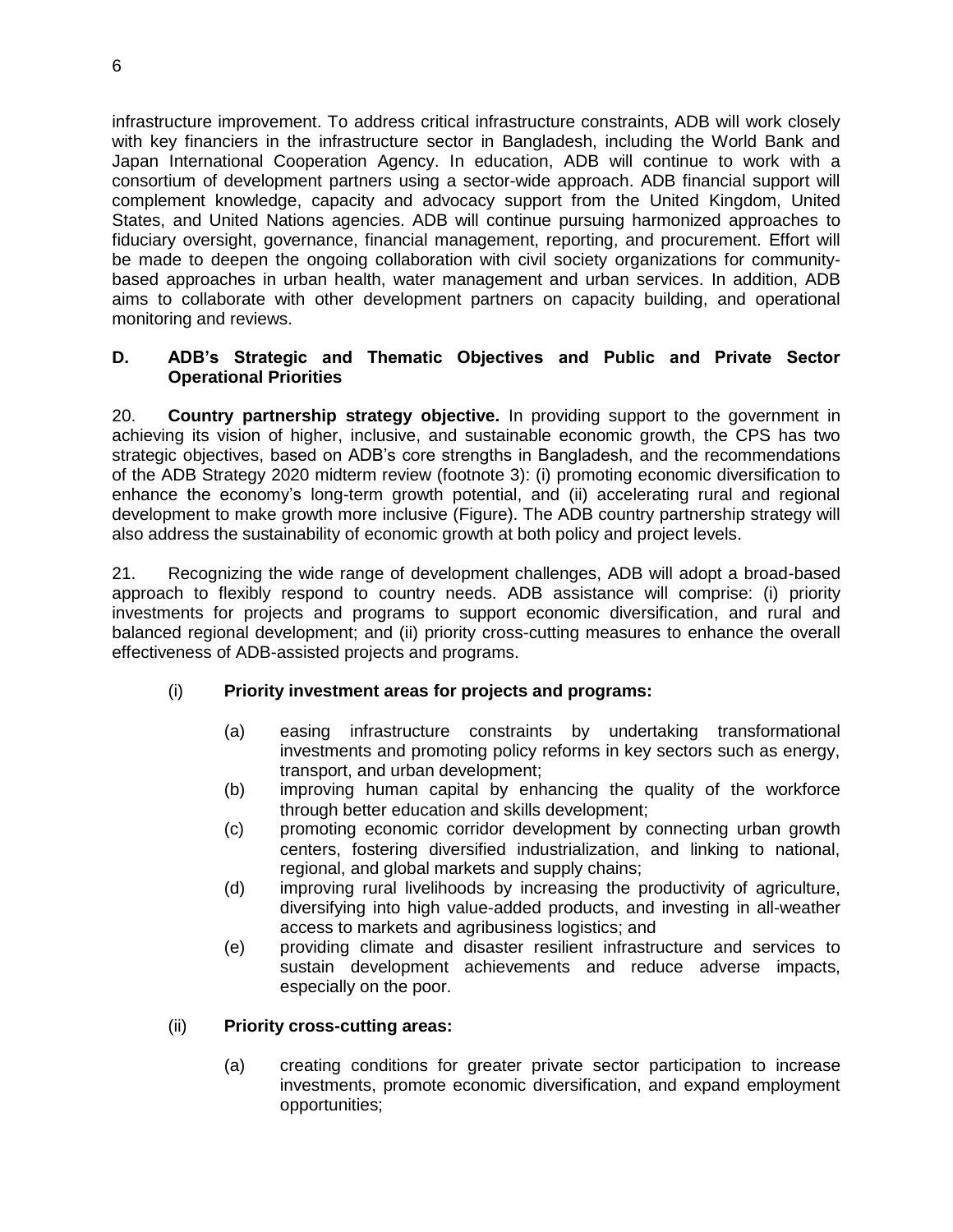- (b) addressing institutional capacity constraints and improving governance to strengthen implementation capacity, and promote accountability and transparency;
- (c) deepening regional cooperation and integration to create new economic opportunities, exploit economies of scale, and enhance market access under the SASEC operational plan; and
- (d) promoting gender equality to strengthen the inclusiveness of growth by providing women with equal access to education, skills development, job opportunities, and credits.

22. **ADB value addition.** Individual interventions in each area (paras. 23–37) will be determined based on careful consideration of ADB's core strengths, its comparative advantages, effectiveness in undertaking high level of policy dialogue to support reforms, as well as the role of other development partners. The impact of ADB assistance will be maximized by focusing its limited resources on building institutions and strengthening the capacity of public sector entities, creating new markets to attract private investment, and enhancing the accountability mechanism for rapidly expanding public and economic activities. To be effective, ADB financial assistance needs to be combined with knowledge products and services. ADB will also intensify its efforts to expand private sector operations by assisting in improving the business climate and strengthening the financial market.<sup>16</sup> ADB investments will increasingly focus on areas rather than sectors—for instance, development of regional growth centers will be a priority, which combines multi-sector infrastructure facilities with provision of access to regional and global production networks.



#### **a. Priority investment for projects and programs to enhance growth potential and make growth more inclusive and sustainable**

23. **Easing the infrastructure constraint.** With the government's recognition of ADB's strengths and work in infrastructure development, ADB will continue its focus on easing the country's infrastructure constraints. To remain relevant and responsive to the evolving needs of the growing economy, ADB assistance will shift to a focus on area-based investments. For instance, ADB will support the government's strategy to move from export-processing zones, which are largely based on a single product (garments), to special economic zones (SEZs) with

 <sup>16</sup> ADB. 2016. *Thematic Assessment (Summary): Private Sector Development*. Manila.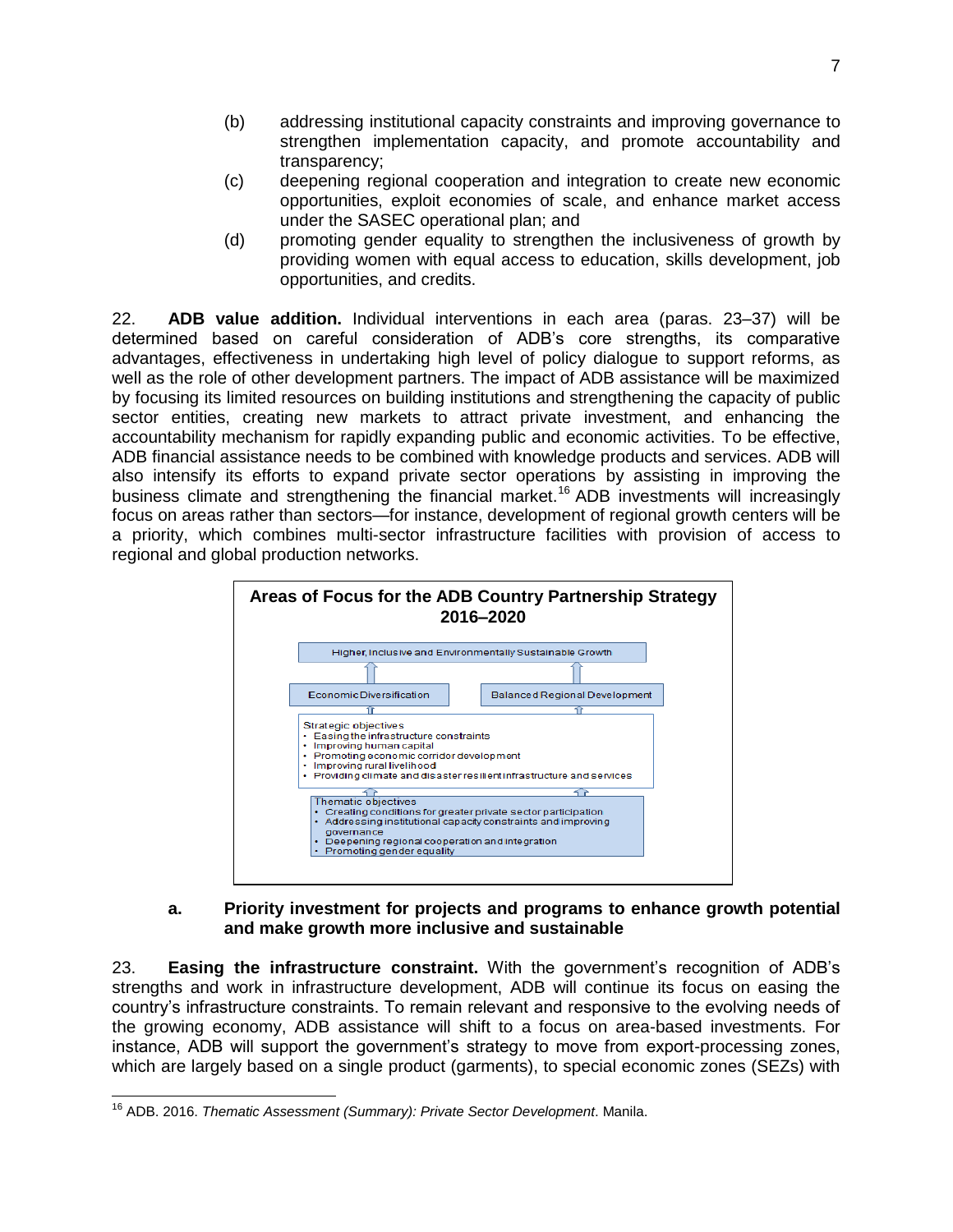stronger linkages to and integration with the domestic economy. The government has also requested ADB assistance in developing an integrated strategy and updating master plans for transport connectivity nationwide.

24. ADB will support government efforts to expand power generation capacity, improve the efficiency of transmission and distribution networks, and expand regional interconnections. Energy security is one of the biggest obstacles to sustained growth in Bangladesh, and requires long-term intervention by ADB for both sector reforms and investments. ADB involvement in the transport sector will focus on strategic economic corridors, particularly those facilitating subregional trade. The railway sector will receive strong ADB support. ADB will provide assistance for urban transport capacity expansion and efficiency improvements. ADB has been catalytic in bringing in large investments to the urban sector, supported by transformative reform initiatives for better urban governance and management. Cities are where economic growth is focused, and ADB will combine improvements in basic urban services in water supply and sanitation with better services for urban health and skills training. The convergence of physical and social infrastructure is recognized as a key success factor for urban investments, and an example of the need for a geographically-based approach. ADB will also help set up information technology parks, which will create job opportunities, especially for women in information technology and information technology-enabled services, e.g., in business process outsourcing.

25. Inclusiveness will be a priority in designing infrastructure projects. Greater access to electricity will help promote inclusive growth by creating jobs in industry and services sectors, including small and medium-sized enterprises (SMEs) and cottage industries, and selfemployment, especially for women. Good transport networks will integrate rural areas to urban centers, and provide access to markets and cost-competitive sources of inputs. This will help diversify the rural economy and boost rural incomes. Better roads will contribute to labor mobility; provide access to health, education and finance services; enhance regional trade; and boost competitiveness, private investment and growth. Improved urban infrastructure will also contribute to greater inclusiveness by attracting more investments and thereby creating more job opportunities.

26. **Improving human capital.** In response to the government's focus on higher, more inclusive growth, ADB will strengthen its support for human capital development through social sector projects and programs. ADB will expand investments in skills, primary and secondary education, and urban health. The main focus of ADB social sector assistance will gradually shift from providing access to ensuring higher service quality in the areas of education, skills training, and urban primary health care. ADB's strategy is to assist the government implement its social sector program by (i) adopting a sector-wide approach, in close coordination with other development partners; (ii) working closely with the private sector, especially in skills training and urban health care; and (iii) strengthening the government's institutional capacity in planning, budgeting, management, and monitoring and evaluation to provide better services. All assistance will aim to ensure gender equity in terms of access to services.

27. With the increasing diversification of the Bangladesh economy, ADB's strategic assistance for the next phase of development will be on technology and innovation for building a knowledge-based economy. While maintaining a focus on basic education and skills training, ADB will promote cooperation and technology transfer between academia and industry, with an emphasis on increasing the relevance of education to the needs of new industries and markets. This will require increased participation by industry and the private sector in labor market planning and provision of services. ADB support for the development of information technology parks and industrial development will help identify emerging opportunities.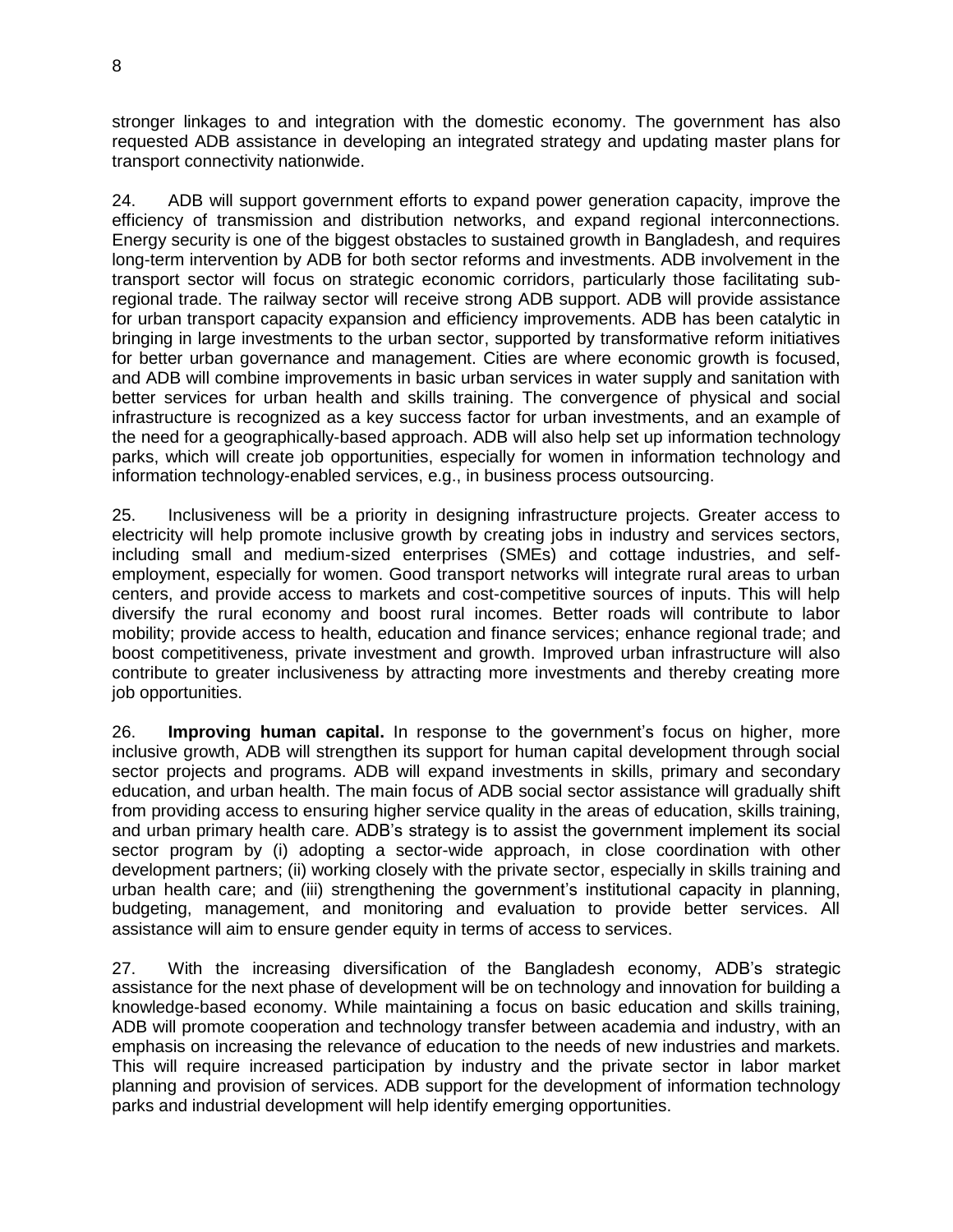28. **Promoting economic corridor development.** Economic corridor development is well aligned with Bangladesh's Seventh Five-Year Plan, which envisages an integrated development strategy for the southwest region, involving the establishment of government and private SEZs, high-technology industrial and information technology parks, and industrial estates for SMEs. Given its strategic location, Bangladesh's southwest region has strong prospects to become a hub for domestic and regional trade and investment, which will facilitate the country's participation in regional and global value chains. ADB has begun to formulate a comprehensive economic corridor development plan for economic centers to be connected to Dhaka, starting in the southwest region of Bangladesh. The plan is expected to identify, analyze, and recommend for possible future ADB support: (i) priority economic zones to be developed; (ii) industries for future development along the corridor, including micro- and SMEs, (iii) priority infrastructure needs in various sectors; and (iv) policy reforms and an institutional framework for setting up and operating businesses efficiently. Lagging areas in the hinterland of the main corridor can be developed with complementary industries, especially agribusiness and logistics facilities.

29. **Improving rural livelihood.** Agriculture provides nearly half of all employment and supports over 70% of the population. Making rural life more livable and attractive is of paramount importance for agricultural production and food security, as well as managing unplanned urbanization. ADB support will focus on: (i) raising productivity and profitability of agriculture, (ii) increasing diversification of crop and non-crop production for higher value and yield, (iii) maintaining food safety and quality, and (iv) tackling climate change impacts. Increasing private sector participation in agro-processing value chains is important to accelerate the agricultural diversification. To improve market connectivity, it is important to upgrade rural roads, improve maintenance, and foster agribusiness infrastructure. Focusing on climateresilient design and better quality infrastructure will help address sustainability. In water resource management, the focus should be on improving disaster risk management, and realizing the full potential of irrigation schemes.

30. **Providing climate and disaster resilient infrastructure and services.** Considering the country's fragile ecosystem, ADB places environmental sustainability as a top priority in Bangladesh. The country environment assessment (2016) identified five thematic areas for integrating environmental sustainability, climate-resilient development (adaptation), and green growth (mitigation) into ADB's operations:  $17$  (i) mainstreaming environmental and climate change considerations by strengthening country safeguards systems, climate risk screening, and climate-proofing of key investment projects; (ii) ensuring energy security and promoting green growth by expanding renewable energy and financing instruments to promote cleaner technology; (iii) ensuring food and water security through integrated water resources management and resilient infrastructure; (iv) promoting green cities by enhancing urban services and sustainable transport in urban areas; and (v) institutional strengthening of implementing agencies through capacity building and knowledge creation regarding environmental safeguards, climate change, and disaster risk management. Currently, climate change components are being incorporated in project designs to help Bangladesh move towards climate-resilient development. Climate-proofing is also being attempted in investment projects in the agriculture, urban, water resources management, transport, and energy sectors.

 <sup>17</sup> ADB. 2016. *Thematic Assessment (Summary): Country Environment Assessment*. Manila.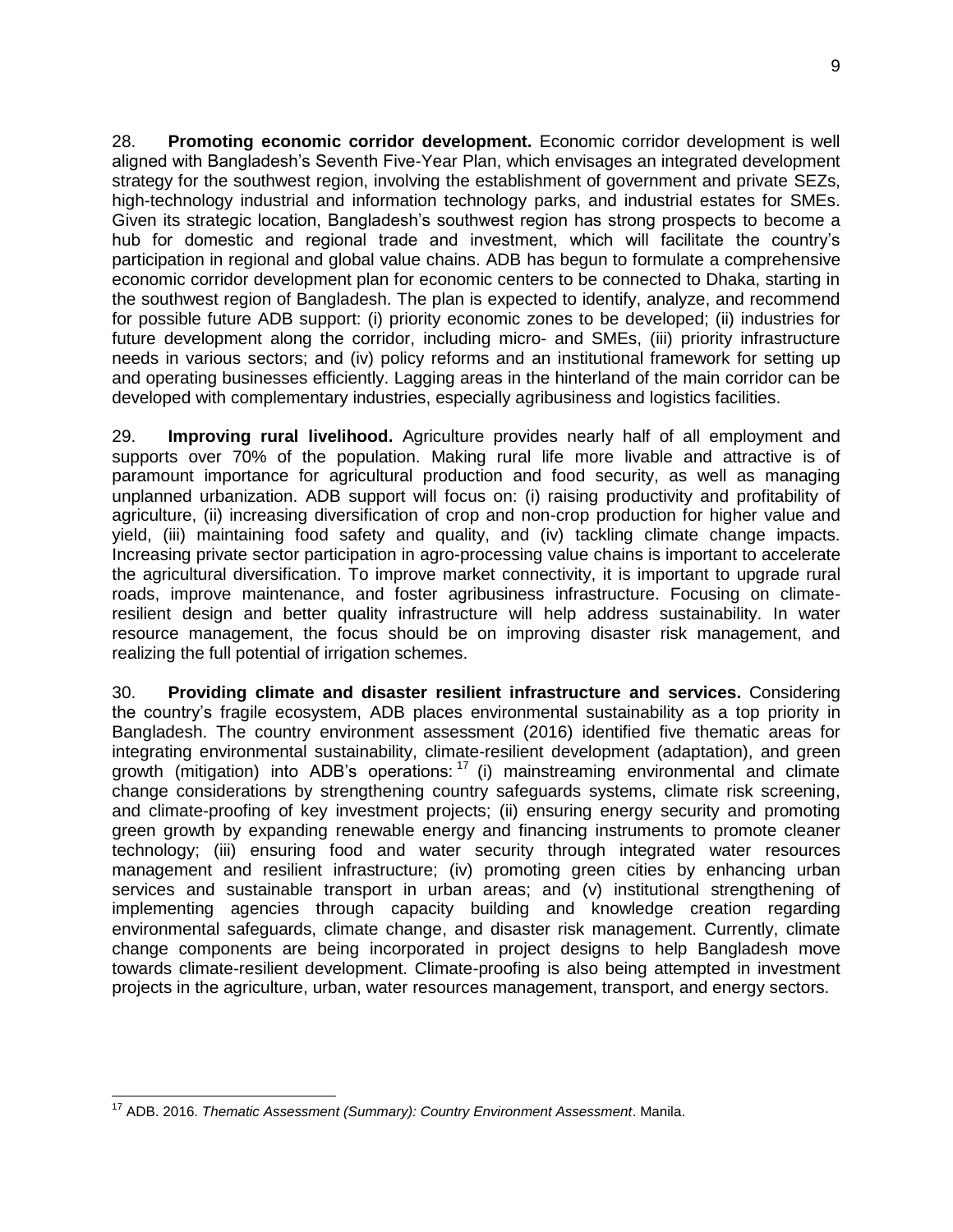#### **b. Priority cross-cutting areas to enhance effectiveness**

31. **Creating conditions for greater private sector participation.** ADB will promote private sector development through (i) public sector support for creating an enabling environment for private sector development, (ii) direct private sector investment, and (iii) transaction advisory services for PPPs. Enhancing the enabling environment for private sector participation requires easing of infrastructure constraints, and improving policies and regulations. ADB support for developing industrial zones and economic corridors will help mobilize large sums for private investment. In addition, for efficient resource mobilization, ADB will continue to support development of domestic capital markets and help SMEs in non-urban areas. ADB assistance will target micro- and SMEs to directly benefit women entrepreneurs, especially in rural areas. ADB will continue to work with other development partners, including the World Bank and the International Monetary Fund, to reform trade and investment policies, the domestic tax regime, and PPP policies.

32. ADB has been directly supporting private sector investment in power generation, agribusiness and crop diversification, the garment and textile industry, mobile telecommunications, and the financial sector. ADB will continue this support and explore opportunities in other areas, including power transmission and gas supply infrastructure, renewable energy (especially solar), healthcare, education, logistics services, transport, water treatment and waste management, and information and communication technologies. ADB's support to garment factories, through private sector operations, focuses on the occupational safety and work environment of garment workers.<sup>18</sup> ADB will continue to provide financial assistance to private sector projects with sound fundamentals and strong development impact. ADB will also facilitate international trade through an active trade finance program.

33. While institutional and regulatory policies for PPPs are essentially in place,<sup>19</sup> they have not yet been actively implemented. ADB will work with the government to further improve the regulatory and legal environment for PPPs by enhancing institutional structure and capacities. ADB will provide transaction advisory services for PPPs, especially in transport and energy sectors.<sup>20</sup> ADB's private sector operations will also pursue the financing of PPP transactions.

34. **Addressing institutional capacity constraints and improving governance.** The CPS will attach priority to enhancing institutional capacity and improving governance. ADB programs and projects should help tackle governance challenges at project, sector and overall country levels. At the project level, ADB will continue to support agency-specific capacity building for procurement, financial reporting and auditing, safeguards, and gender equality. The sector-level support will include stringent fiduciary reviews to support use of country systems for accounting for primary and secondary education; accounting and financial reforms for the railway sector; and performance-based allocations of investment funds to support municipal governance reforms, strengthen service delivery, and build the capacity of municipal governments.

<sup>&</sup>lt;sup>18</sup> ADB processed a loan in 2015 to BRAC Bank; a similar loan, to extend identical benefits, is being processed in 2016.

<sup>&</sup>lt;sup>19</sup> The Public-Private Partnership Act 2015, passed in September 2015, simplified land acquisition for PPP projects. The government has also established a government-owned fund, Bangladesh Infrastructure Financing Facility, to facilitate cofinancing of PPP projects.

 $^{20}$  On 30 June 2016 ADB signed a transaction advisory services mandate letter for a highway project.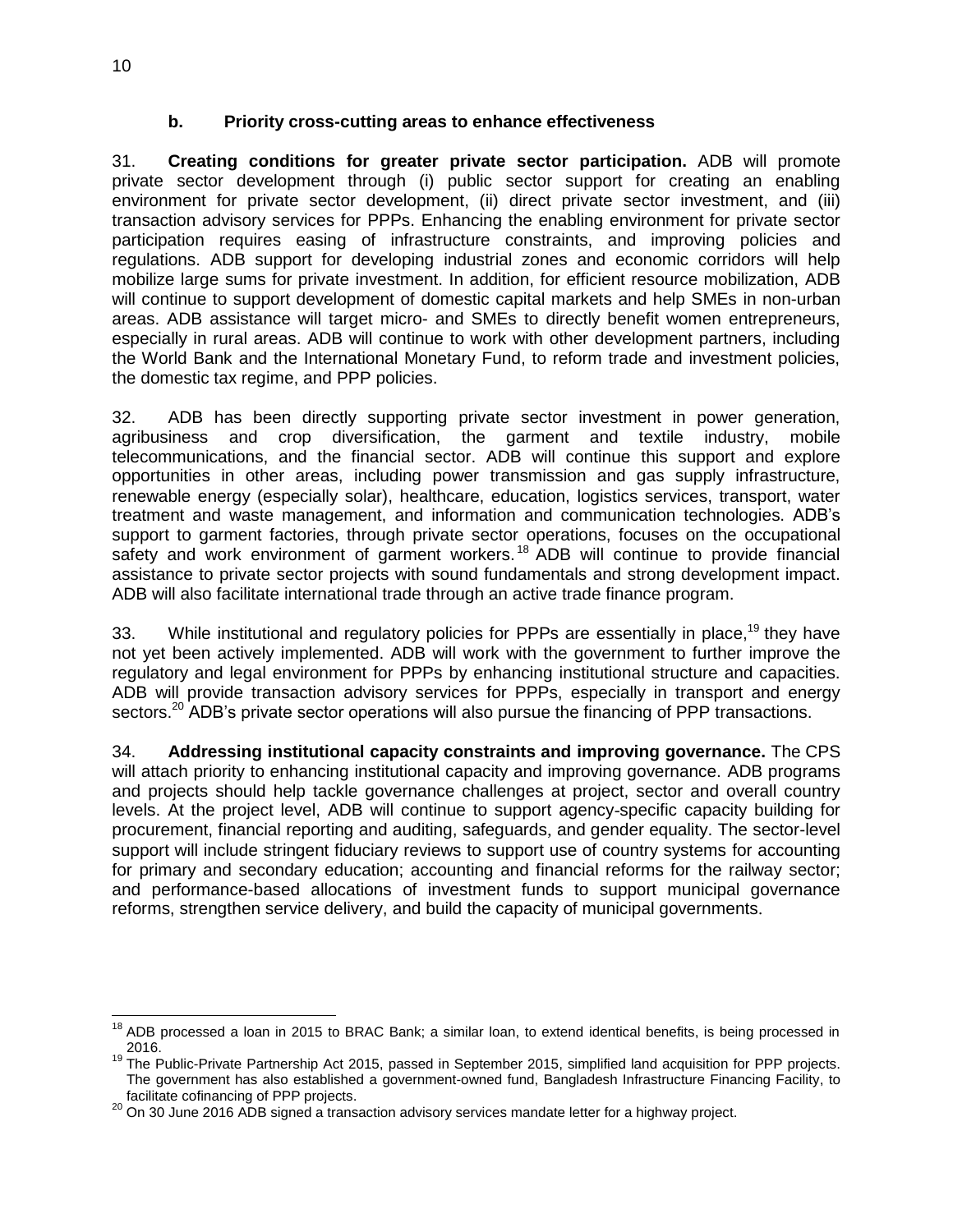35. At the country level, in line with the Second Governance and Anticorruption Action Plan,<sup>21</sup> ADB will support completion of the Good Governance Program,<sup>22</sup> thereby retaining a basis for dialogue on governance. Dialogue is also ongoing with the Office of the Comptroller and Auditor General to support incremental compliance with international accounting and auditing standards, starting at the project level, with the expectation that improvements will gradually expand to the sector and country levels. The policy and institutional framework has progressed with the creation of the autonomous Anti-Corruption Commission, development of a National Integrity Strategy that provides a strategic framework for anticorruption reforms in support of the Anti-Corruption Commission,<sup>23</sup> and introduction of the Government Performance Management System.<sup>24</sup> The implementation of the National Integrity Strategy, especially with regards to increasing the accountability of government institutions, is supported by the National Integrity Strategy Support Project, with the assistance of the Japan International Cooperation Agency. The Public Finance Management Reform Strategy 2016–2020, developed jointly by the government and development partners, aims to ensure accountability, transparency, proper use of public resources, and improvement in public sector organizational efficiency. The effect is being evaluated through an Annual Performance Agreement with various government administrative units. ADB will work closely with development partners to address diverse governance issues, and coordinate with government agencies to improve results and resource use.

36. **Deepening regional cooperation and integration.** ADB's future regional cooperation and integration operations in Bangladesh will be guided by the SASEC Operational Plan 2016– 2025, which will focus on multimodal transport connectivity, trade facilitation, energy trade, and cross-border economic corridor development, and in coordination with ADB operations under other regional cooperation and integration initiatives such as the Greater Mekong Subregion Economic Cooperation Program and the Central Asia Regional Economic Cooperation Program. ADB will support Bangladesh in strengthening road, rail, and maritime connectivity with neighboring countries along key trade routes. As part of the ADB-assisted SASEC platform for regional power trade and interconnection arrangements, Bangladesh will expand power sharing arrangements with India, and possibly with Bhutan and Nepal (via India). ADB will assist the trade facilitation efforts of the Government of Bangladesh through logistics infrastructure and services improvements, as well as the implementation of the Bangladesh–Bhutan–India–Nepal Motor Vehicles Agreement. ADB support for the development of economic corridors centered on Dhaka will create synergies and complementarities with existing and planned economic corridors in other SASEC countries, as well as in countries under the Greater Mekong Subregion Economic Cooperation Program.

37. **Promoting gender equality.** In line with the current status of women in Bangladesh and in support of the Bangladesh Seventh Five-Year Plan, ADB will employ a dual approach in achieving greater impacts related to gender equality and women's empowerment. First, gender considerations will be integrated throughout ADB sectoral policy dialogue and operations in Bangladesh. ADB will continue to support the elimination of gender disparities in primary and secondary education; and facilitate women's entry into non-traditional academic fields and

 $\overline{a}$ <sup>21</sup> ADB. 2006. *Second Governance and Anticorruption Action Plan.* Manila.

<sup>22</sup> ADB. 2007. *Loan and Technical Assistance to the People's Republic of Bangladesh for the Good Governance Program*. Manila.

<sup>23</sup> Government of Bangladesh, Cabinet Division. 2012. *National Integrity Strategy: State Institutions and Organizations, Commitment for Golden Bengal*. Dhaka. ADB supported development of National Integrity Strategy along with creation of Anti-Corruption Commission under the Good Governance Program.

<sup>24</sup> Introduced upon recommendations of the Government of Bangladesh. 2000. *Report of the Public Administration Reform Commission*. Dhaka.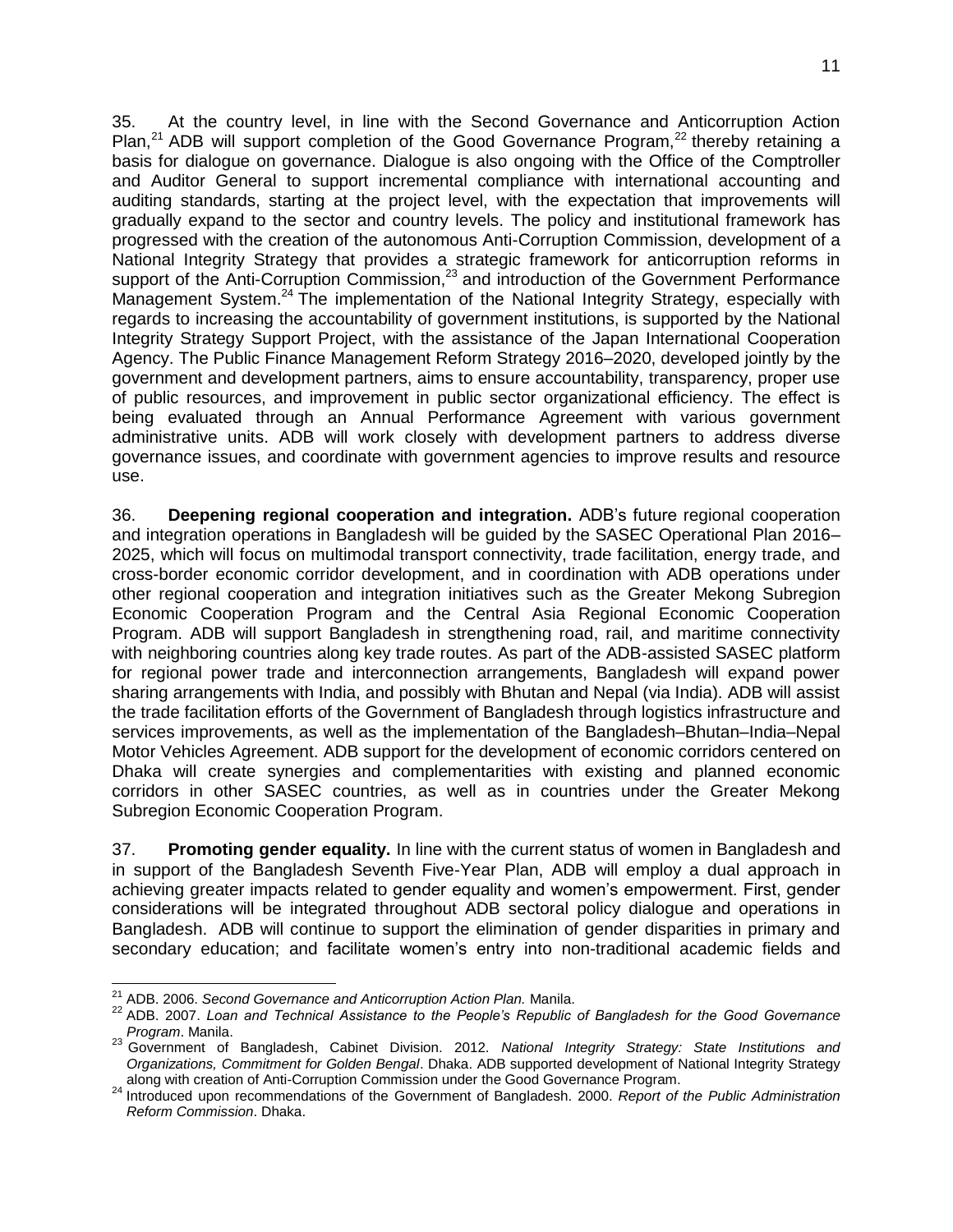occupations, as well as skills development for women focused on technical and vocational education and training for employment. Support will also be given to urban primary health care, with the goal of reducing the maternal mortality ratio and infant mortality rate. ADB will also ensure gender equity in the urban governance and infrastructure development initiatives, disaster risk management investments, road infrastructure development, water supply network improvement, and energy sector development supported by ADB. As part of support for regionally balanced growth center development, ADB will train women to gain better entrepreneurial skills including in the use of information technology and accessing information on business opportunities. In addition, concerted effort will be made to facilitate women's access to financial resources and economic empowerment by supporting microenterprises and SMEs owned and managed by women. ADB will also continue to consolidate and disseminate good gender-related practices and lessons in these sectors by producing case studies and gender awareness raising materials for use in national, sub-regional and international peer-to-peer capacity development workshops and conferences targeting ADB executing agencies and implementing agencies.

# <span id="page-15-0"></span>**E. Priorities for Knowledge Support**

38. Given the multiple development challenges facing Bangladesh's growing economy, the government expects ADB to combine knowledge and expertise with financial assistance. ADB's operational experience in designing and implementing development projects over 40 years of partnership is a significant source of knowledge. It encompasses procurement, accounting and financial management, environmental and social safeguards, gender action plans, and project management and contract administration, as well as sector-specific reforms and development. ADB will develop a reference database using its accumulated operational experience and knowledge. Direct support will continue to strengthen institutional capacity for project implementation, while guiding executing agencies on best practices and relevant policy formulation.

39. Based on the findings of the country diagnostic study, ADB will undertake economic and sector work to support more rapid structural transformation of the Bangladesh economy. For instance, an in-depth analysis of economic corridor development will examine contributions to industrial and economic development nationwide, and explore ways to position Bangladesh as a part of regional and global manufacturing supply chains. ADB also plans to study service delivery improvement and climate-resilient urban planning at the municipality level. Activities include updating the road and railway sector master plans, preparing a Nationally Appropriate Mitigation Action for railways to promote green transport, and analyzing skills gaps and labor market dynamics. An ongoing energy security study will help map energy sourcing and use. ADB will leverage in-country expertise, and coordinate with local academia and think tanks, to produce knowledge products and services.

40. ADB will support implementation of the intended nationally determined contribution as agreed in Paris at the 21st session of the Conference of the Parties to the United Nations Framework Convention on Climate Change and conduct a country-level climate risk and vulnerability assessment, addressing knowledge gaps in environmental sustainability, natural resource management, and the nexus among water, energy, and environment. ADB will continue to provide training for capacity development on environmental and climate changerelated issues.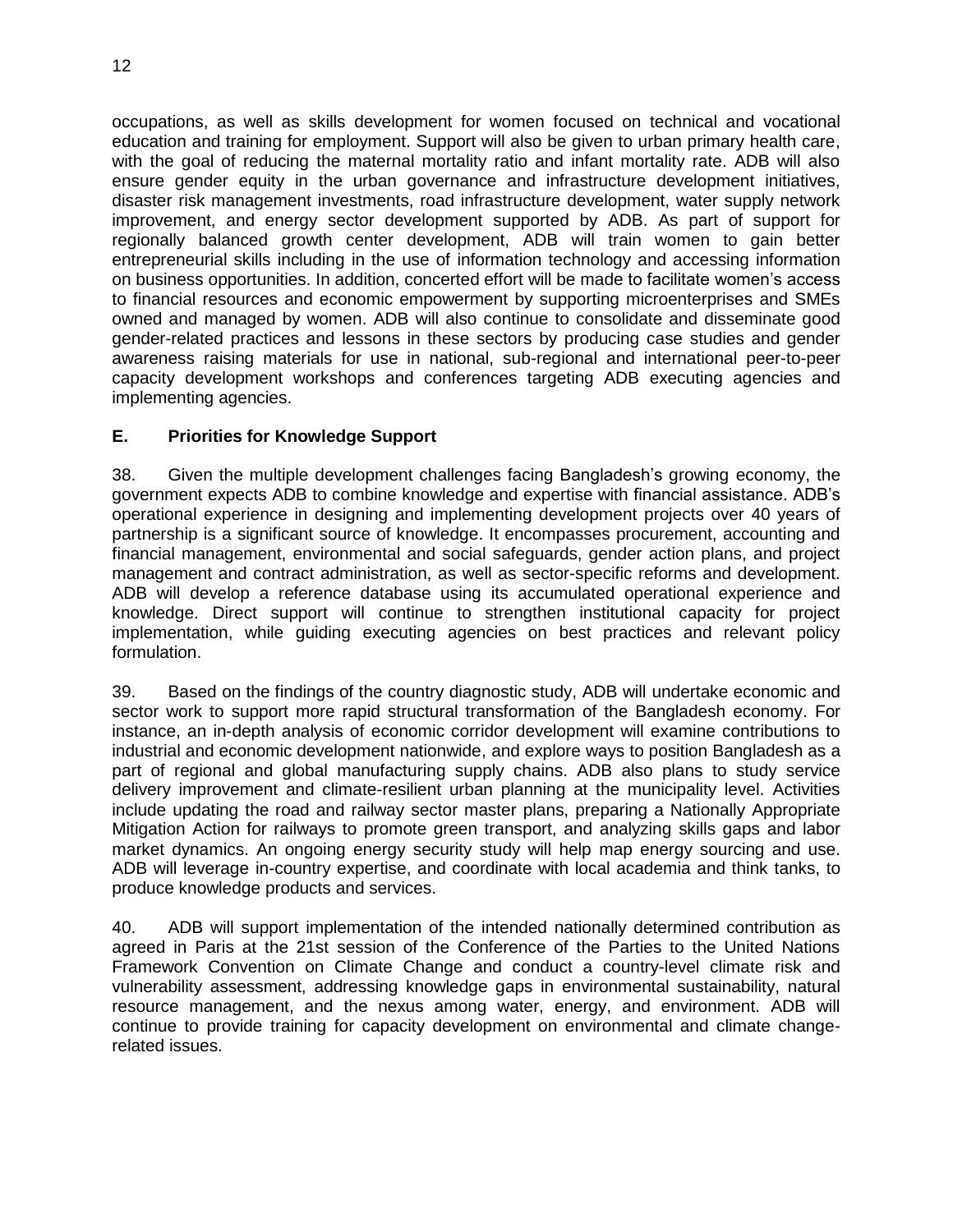#### **IV. STRATEGY IMPLEMENTATION**

#### <span id="page-16-1"></span><span id="page-16-0"></span>**A. Indicative Resource Parameters**

41. While the government aspires to achieve greater private sector investment and domestic resource mobilization under the Seventh Five-Year Plan, it is likely that the need for external borrowing during 2016–2020 will exceed that during 2011–2015 because of higher public investment needs. The government expects ADB to expand its operations accordingly. ADB proposes \$8.0 billion in assistance for 2016–2020, including private sector operations, from concessional ordinary capital resources (OCR) and regular OCR. Because the proposed assistance exceeds the indicative resource allocation,<sup>25</sup> effort will be made to mobilize additional funding from sub-regional concessional resources, and the regular OCR lending set-aside for regional cooperation and integration. ADB will continue pursuing cofinancing from development partners to leverage knowledge as well as financial resources. ADB will also endeavor to support private sector operations in Bangladesh as the business environment improves especially in the priority sectors, and as commercially viable transactions are identified.<sup>26</sup>

42. Technical assistance (TA) resources will be used judiciously, primarily for project or program development and preparation, implementation support, and to develop knowledge products and services. The ADB-funded TA program for 2016 totals \$4.3 million. In order to expand operations, the TA program for 2017–2020 is expected to require higher level of resources per year. In addition, TA loans and project design advances under the lending programs will support project and program preparation and advance their readiness for activities not covered by the TA grant.

43. The current cost-sharing arrangements, in which ADB's sovereign financing for individual projects covers up to 99% of the total project costs, will be retained. While the Bangladesh economy has grown steadily, the financing needs for public investment have also risen. The current cost sharing will ease counterpart fund needs and support strategy implementation.

# <span id="page-16-2"></span>**B. Implementation Priorities**

44. **Stricter project readiness criteria.** Eliminating project startup delays is a key priority for timely project implementation. Current requirements regarding securing government approvals for ADB financing will be made more stringent, so that many of those approvals will be obtained prior to loan negotiations. This will enable early establishment of the project office, commencement of land acquisition and resettlement procedures, and advance procurement. ADB and the government are following a "processing by readiness" approach. Tripartite reviews of the readiness of all projects included in the lending program will continue, with the review horizon expanded from 1 to 3 years. To help achieve compliance with stricter project readiness criteria, ADB will mainstream the use of TA loans and project design advances, mobilize existing executing agencies to prepare subsequent investments, and expand the pool of standby projects under preparation.

45. **Procurement risks**. The national legal and regulatory framework is considered robust. Procurement risk rating is moderate at the country level and moderate to high at the sector

 $\overline{\phantom{a}}$  $^{25}$  The indicative resources available during 2016-2020 for sovereign operations amount to \$6.0 billion comprising \$2.4 billion of concessional OCR lending and \$3.6 billion of regular OCR lending.

 $^{26}$  As of 31 December 2015, ADB had approved 12 transactions, totaling \$402 million, or an average of \$33.5 million per transaction.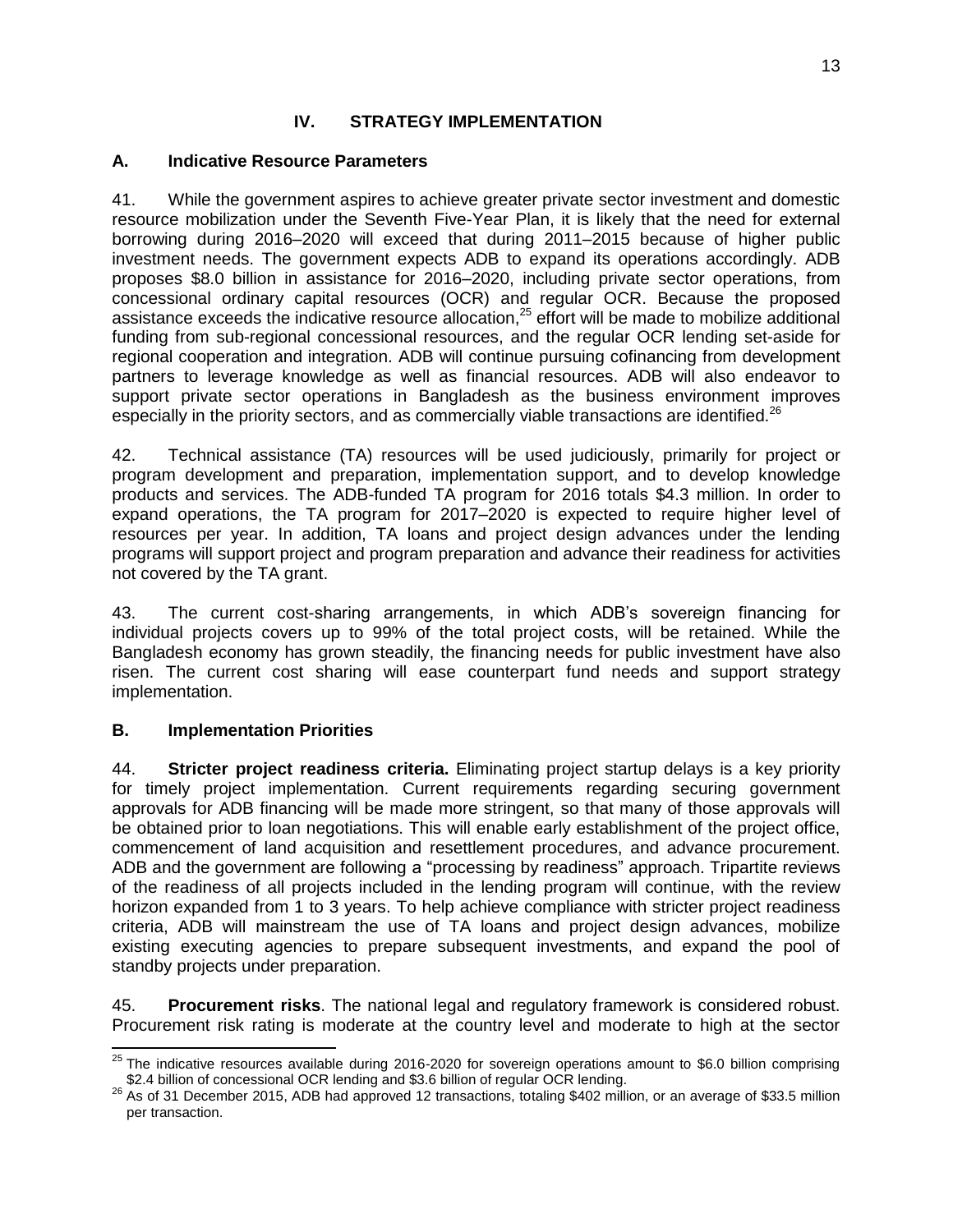level.<sup>27</sup> Risks remain in the implementation of procurement processes, mainly due to a lack of implementation capacity. Delegation of implementation authority and accountability to the field level has strengthened ADB's interactions with counterpart authorities for improved procurement processes. For enhancing efficiency and transparency in procurement, the use of e-government procurement should be expanded, more autonomy needs to be provided to agencies, capacity of the members of the tender evaluation committees improved, and more frequent procurement audits conducted. The government is making efforts to address these aspects with support from development partners. ADB's standard bidding documents incorporate provisions for compliance with core labor standards (including forced labor and child labor).

46. **Use of country systems.** ADB is making full use of country systems for budgeting and external audit, and partially for procurement, accounting, and treasury. On procurement, ADB uses the Public Procurement Act and Public Procurement Rules of the government for local procurement, with exceptions such as the lottery system. On accounting and treasury, ADB has started using country systems under sector-wide programs, primarily in education. Accounting follows Project Accounting Manual of the government. Development partners, including ADB, have also started using the Integrated Budget and Accounts System of the government, which covers reporting requirements. The development partner group, including ADB, is supporting government efforts to increase the use of country systems.

47. **Empowerment of resident mission.** Since 2014 the Bangladesh Resident Mission has assumed responsibility for monitoring the performance of all projects in Bangladesh, regardless of whether the project team leader was operating from ADB headquarters or the resident mission. This will continue, with increasing responsibilities given to resident mission staff.

# <span id="page-17-0"></span>**C. Monitoring of Results**

48. The CPS results framework focuses on strategic results and synergies among priority themes, is closely aligned and consistent with the Development Results Framework of the Seventh Five-Year Plan, and includes the results of collective efforts by the government and its development partners and broad stakeholders.

49. Monitoring of results will be undertaken jointly with the government, development partners, and stakeholders. ADB will monitor the results on an annual basis during country programming missions, and modify the results framework as necessary. Country operations business plans will reflect such modifications and ensure linkages between the CPS and the actual operations programs.

50. The monitoring time frame will extend beyond the CPS period if achieving the country results so requires. ADB will track progress in implementing gender action plans, assess results achieved, and identify the factors influencing results to better plan projects. This cross-sectoral approach will help achieve specific outcomes in support of both gender equality and project results, and more broadly, help government agencies address gender issues.

 The current country and sector procurement thresholds for international competitive bidding will be retained, with national competitive bidding applicable for procurement not exceeding \$15 million for works and \$2 million for goods.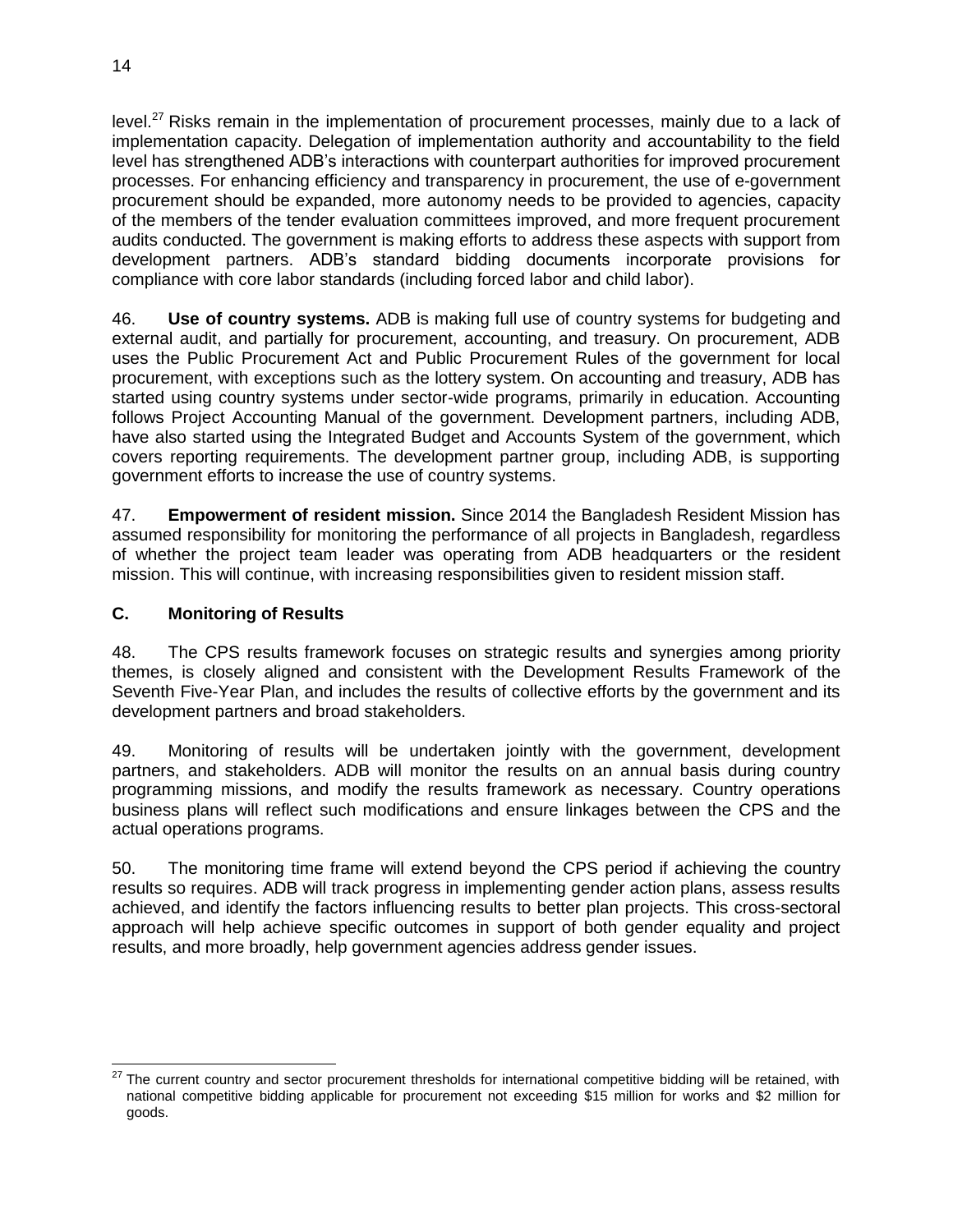#### <span id="page-18-0"></span>**D. Risks**

51. **Public financial management risks.** Public financial management needs to be improved by producing timely year-end accounts and aligning the same with international accounting standards, strengthening internal audits, and appointing skilled personnel to conduct performance audits. ADB will (i) support the strengthening of country systems and counterpart capacity—through financial management action plans, fiduciary reviews and TA—in both its projects and through results-based operations, particularly at the sector level in education and railways; (ii) continue supporting governance reforms through policy-based lending (e.g., the Good Governance Program); and (iii) engage with policy makers and key stakeholders, in collaboration with other development partners, to progress enforcement of laws and implementation of agreed reforms.

52. **Implementation capacity.** Government capacity to handle diverse tasks under a number of development projects has been an issue faced by ADB and other development partners. While concerted efforts—supported by the government and development partners—to develop institutional capacity are ongoing, progress will be incremental. Expansion of operations to meet the higher investment needs under the Seventh Five-Year Plan will place additional stress on the government's implementation capacity. The risk will be mitigated by targeting larger undertakings and containing the number of projects. ADB will continue project-based assistance, directly engaging in project implementation, and provide on-the-job training with direct oversight of results and outcomes. ADB will use results-based lending and country systems judiciously based on appropriate assessment of institutional capabilities. In the longer term, ADB will work with other development partners, including by engaging or establishing training institutes, to develop individual capacity into institutional capacity, with a focus on sustainability.

53. **Political and security uncertainty.** ADB mitigates the effects of the political situation by focusing its activities on public goods with inclusive benefits. ADB thoroughly consults with project owners and stakeholders to ensure their ownership, commitment, and acceptance. ADB is working with the government to advance startup activities, especially land acquisition and procurement, well before ADB consideration of the investment. Accountability for project implementation has shifted to the field level, as recommended in the Strategy 2020 midterm review action plans,<sup>28</sup> which enables ADB to communicate closely with all stakeholders and ensure a common platform for project implementation that includes project owners, stakeholders, and the general public. To effectively respond to unforeseen security situations and safeguard the safety and security of staff members, measures will be undertaken, with the help of the Office of Administrative Services, to empower the resident mission to manage and adjust ADB activities during emergencies.

 <sup>28</sup> ADB. 2014. *Midterm Review of Strategy 2020: Action Plan*. Manila.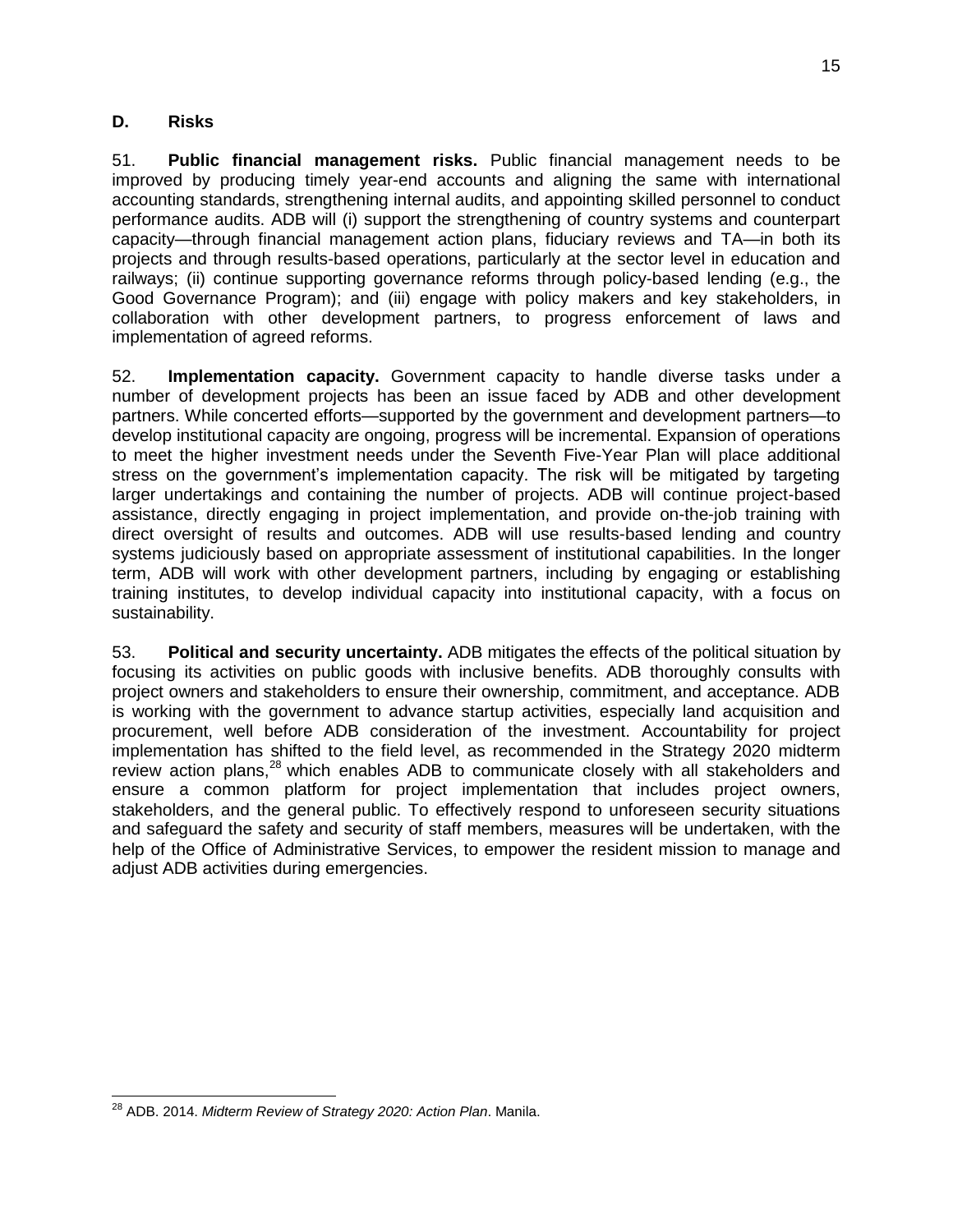### **COUNTRY PARTNERSHIP STRATEGY RESULTS FRAMEWORK**

#### **Country Development Impact Indicators with which the CPS is Aligned**

- 1. Raise the rate of economic growth progressively from 6.6% in FY2015 to 8.0% in FY2020.
- 2. Reduce poverty rate to 18.6% by FY2020 (from 24.8% in FY2015) and extreme poverty to 8.9% by FY2020 (from 12.9%% in FY2015).  $^{\text{a}}$
- 3. Increase the percentage of formal employment in total employment from 12.5% in 2010 to 15% in 2020

<span id="page-19-0"></span>

| <b>CPS</b><br><b>Objectives</b><br>and Related<br><b>Impacts</b> | <b>CPS Priority Areas</b>                                                                                                                                                                                                                                                                                                                                                                                                                                                      | <b>Key Outcomes that ADB</b><br><b>Contributes to</b>                                                                                                                                                                                                                                                                                                                                                                                                                                                                                                                                                                          | <b>Outcome Indicators</b>                                                                                                                                                                                                                                                                                                                                                                                                                                                                                                                                                                                                                                                                                                                                                                                                                                                                                                                                                                                                                                                                                                                                                                                                                                                                                                                                                                                                                                                                    | <b>CPS Resources</b>                                                                                                                                                                                                                                                                                                                                                                                                                                |
|------------------------------------------------------------------|--------------------------------------------------------------------------------------------------------------------------------------------------------------------------------------------------------------------------------------------------------------------------------------------------------------------------------------------------------------------------------------------------------------------------------------------------------------------------------|--------------------------------------------------------------------------------------------------------------------------------------------------------------------------------------------------------------------------------------------------------------------------------------------------------------------------------------------------------------------------------------------------------------------------------------------------------------------------------------------------------------------------------------------------------------------------------------------------------------------------------|----------------------------------------------------------------------------------------------------------------------------------------------------------------------------------------------------------------------------------------------------------------------------------------------------------------------------------------------------------------------------------------------------------------------------------------------------------------------------------------------------------------------------------------------------------------------------------------------------------------------------------------------------------------------------------------------------------------------------------------------------------------------------------------------------------------------------------------------------------------------------------------------------------------------------------------------------------------------------------------------------------------------------------------------------------------------------------------------------------------------------------------------------------------------------------------------------------------------------------------------------------------------------------------------------------------------------------------------------------------------------------------------------------------------------------------------------------------------------------------------|-----------------------------------------------------------------------------------------------------------------------------------------------------------------------------------------------------------------------------------------------------------------------------------------------------------------------------------------------------------------------------------------------------------------------------------------------------|
| Economic<br>diversification                                      | Easing infrastructure<br>constraints<br>Improving human capital<br>Promoting economic<br>corridor development<br>Improving rural<br>livelihoods<br>Providing climate and<br>disaster resilient<br>infrastructure and<br>services<br>Creating conditions for<br>greater private sector<br>participation<br>Addressing institutional<br>capacity constraints and<br>improving governance<br>Deepening regional<br>cooperation and<br>integration<br>Promoting gender<br>equality | Higher availability,<br>reliability and enhanced<br>access to power supply<br>More efficient transport<br>infrastructure and<br>connectivity<br>Environmentally<br>sustainable transport<br>system<br>Improved urban<br>infrastructure and services<br>Quality education, greater<br>access to education, and<br>skills for employment<br>Increased participation by<br>women in education and<br>employment<br>Improved access to<br>healthcare<br>More inclusive financial<br>sector<br>Higher private investment<br>More transparency in<br>public procurement<br>Improved regional<br>transport and energy<br>connectivity | Access to electricity increased from 72% of households in 2015<br>to 96% in 2020<br>Per capita generation of electricity increased from 371 kWh in<br>2015 to 514 kWh in 2020<br>Rail passenger traffic increased from 8.13 billion passenger-km<br>in 2014 to 10.0 billion passenger-km in 2020<br>Rail freight traffic increased from 677 million ton-km in 2014 to<br>851 million ton-km in 2020<br>Annual average daily motorized traffic on roads and highways<br>department roads increased from 4,150 vehicles in 2015 to<br>5.700 vehicles in 2020<br>Percent of schools that meet the student-teacher ratio standard<br>of 46:1 increased from 62% in 2014 to 78% in 2020<br>Number of students in the technical and vocational education<br>system increased from 689,663 in 2014 to 933,150 in 2020<br>Net enrolment in secondary education increased from 67.7% for<br>girls and 57.0% for boys in 2014 to 84.9% for girls and 73.9% for<br>boys in 2020<br>Grade 5 completion rate increased from 82% for girls and 75%<br>for boys in 2014 to 85% for both girls and boys in 2020<br>Female enrolment in secondary education increased to 85% by<br>2020 from 68% in 2014<br>Female-to-male ratio in tertiary education increased to 1.0 by<br>2020 from 0.7 in 2015<br>Percentage of Class-I public sector officials that are female<br>increased to 25% in 2020 from 21% in 2014<br>Proportion of population with access to safe drinking water<br>increased to 100% by 2020 | Ongoing<br>portfolio<br>Ongoing<br>sovereign loans<br>(as of $31$<br>December 2015):<br>Number: 63<br>Net Loan Amount:<br>\$6.1 billion<br><b>Planned</b><br>operations and<br>contribution:<br>Sovereign<br>Lending (\$3.6<br>billion of regular<br>OCR and \$2.4<br>billion of Asian<br>Development<br>Fund/<br>concessional OCR<br>lending for 2016-<br>2020)<br><b>Technical</b><br>assistance<br>Nonlending (\$5<br>million or more a<br>year) |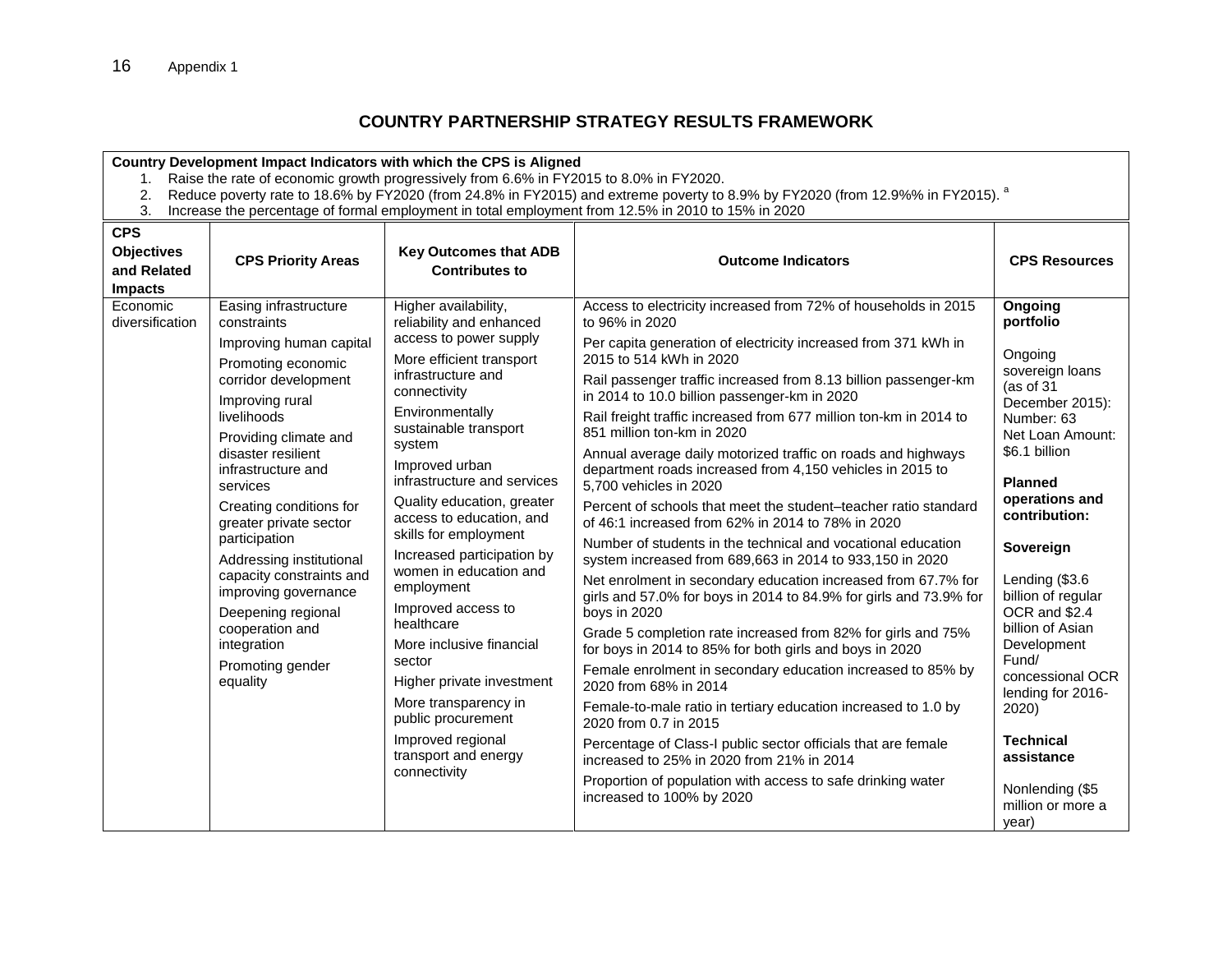| <b>CPS</b><br><b>Objectives</b><br>and Related<br><b>Impacts</b> | <b>CPS Priority Areas</b> | <b>Key Outcomes that ADB</b><br><b>Contributes to</b>                                                                                        | <b>Outcome Indicators</b>                                                                                                                                                                                                                                                                                                                                                                                                                                                                                                                                                                                                                                                                                                                                                                                                                                                                                                                                                      | <b>CPS Resources</b> |
|------------------------------------------------------------------|---------------------------|----------------------------------------------------------------------------------------------------------------------------------------------|--------------------------------------------------------------------------------------------------------------------------------------------------------------------------------------------------------------------------------------------------------------------------------------------------------------------------------------------------------------------------------------------------------------------------------------------------------------------------------------------------------------------------------------------------------------------------------------------------------------------------------------------------------------------------------------------------------------------------------------------------------------------------------------------------------------------------------------------------------------------------------------------------------------------------------------------------------------------------------|----------------------|
|                                                                  |                           |                                                                                                                                              | Proportion of the urban population having access to sanitation<br>increased to 100% by 2020 from 80% in 2014<br>Maternal mortality rate per 100,000 live birth decreased to 105<br>by 2020 from 176 in 2015<br>Mean urban air pollution of particulate matter decreased: (i)<br>PM10 from 130.90 $\mu$ g/m <sup>3</sup> in 2013 to 105.0 $\mu$ g/m <sup>3</sup> in 2020, and (ii)<br>PM2.5 from 78.0 µg/m <sup>3</sup> in 2013 to 73.0 µg/m <sup>3</sup> in 2020<br>Ratio of small and medium-sized enterprise credit to total bank<br>credit increased from 20.2% in 2014 to 25% in 2020<br>Private investment as percent of gross domestic product<br>increased from 22.1% in FY2015 to 26.6% in FY2020<br>Use of e-procurement by public institutions increased from 0% in<br>2014 to 100% in 2020<br>Energy trade capacity increased to 1,100 MW by 2020 from 500<br>MW in 2014<br>Regional trade increased to 5.0% of gross domestic product by<br>2020 from 3.6% in 2015 |                      |
| Balanced<br>regional<br>development                              |                           | Higher agricultural<br>productivity and wages,<br>and more employment<br>Better managed flood<br>control and riverbank<br>erosion mitigation | Agriculture sector growth (growth in agricultural value added)<br>increased to 3.5% by FY2020 from 3.3% in FY2015<br>Percentage of maintained wetlands and natural sanctuaries<br>increased from 1.7% in 2015 to 2.35% in 2020<br>Percentage of coastal areas protected increased from 1.2% in<br>2014 to 5.0% in 2020                                                                                                                                                                                                                                                                                                                                                                                                                                                                                                                                                                                                                                                         |                      |

ADB = Asian Development Bank, CPS = country partnership strategy, FY = fiscal year, km = kilometer, kWh = kilowatt-hours, MW = megawatt, QCR = ordinary capital resources, PM2.5 = particulate matter less than 2.5 microns in diameter, PM10 = particulate matter less than 10 microns in diameter, µg m<sup>3</sup> = micrograms per cubic meter

<sup>a</sup> Poverty is based on calorie intake of 2,122 kilocalories per-capita per day, and extreme poverty is based on calorie intake of 1,805 kilocalories per-capita per day Source: Government of Bangladesh, Planning Commission, Ministry of Planning. 2015. *Seventh Five Year Plan FY2016-2020: Accelerating Growth, Empowering Citizens*. Dhaka.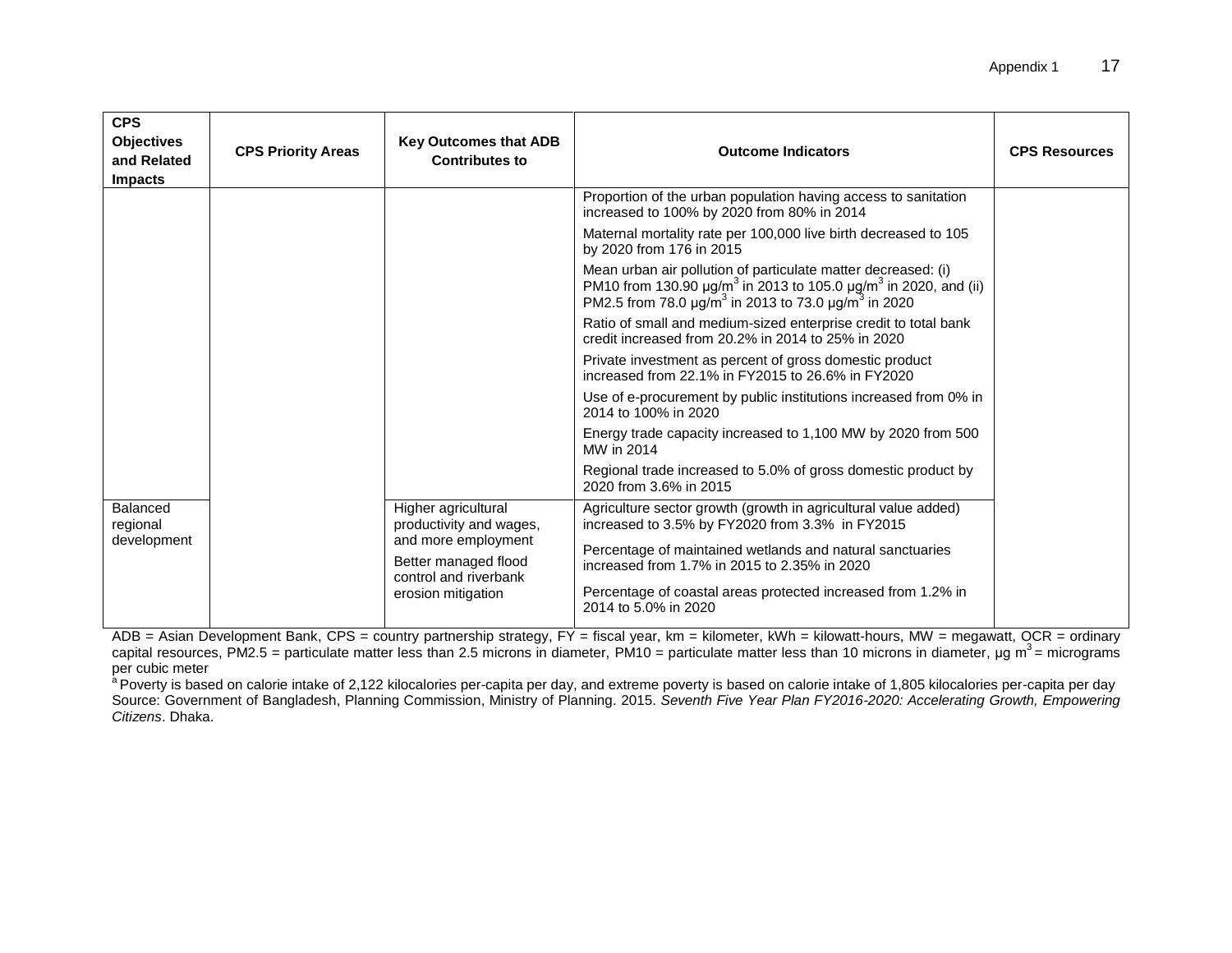### **COUNTRY KNOWLEDGE PLAN**

#### <span id="page-21-0"></span>**A. Introduction**

1. Knowledge solutions are an integral part of the support the Asian Development Bank (ADB) extends to its developing member countries. The role of knowledge solutions will be critical in delivering ADB's program under the country partnership strategy (CPS), 2016–2020. The Bangladesh country knowledge plan seeks to identify the country's priority knowledge needs during the CPS period, and indicate how ADB will contribute to meeting these needs.

2. ADB's knowledge solutions will focus on identifying country knowledge gaps and providing knowledge-based inputs to address the challenges, such as supporting reforms and capacity development. The Bangladesh country knowledge plan is aligned with the strategic approach of the CPS, 2016–2020, and aims to capture knowledge requirements to implement the country's Seventh Five-Year Plan, $1$  covering fiscal year (FY) 2016–FY2020.

#### **B. Knowledge Needs**

3. Bangladesh has attained rapid economic growth and made steady gains in terms of social progress, but major challenges remain to eradicate poverty and unlock the country's development potential. During programming exercises and sector discussions with country authorities, ADB identified that the government needs continuous analytical and technical assistance in planning and implementing projects and formulating policies for reforms in critical sectors. Current knowledge needs are centered on overcoming the challenges to the Seventh Five-Year Plan's inclusive and sustainable growth agenda, and harnessing Bangladesh's potential. In assisting the government attain its development goals during 2016–2020, ADB will seek to address the following priority investment and cross-cutting challenges: (i) easing infrastructure constraints, (ii) improving human capital, (iii) promoting economic corridor development, (iv) improving rural livelihoods, (v) providing climate and disaster-resilient infrastructure and services, (vi) creating conditions for greater private sector participation, (vii) addressing institutional capacity constraints and improving governance, (viii) deepening regional cooperation and integration, and (ix) promoting gender equality. Knowledge needs are focused on the following areas.

4. **Infrastructure constraints.** Bangladesh needs to make large investments and undertake policy reforms in key sectors such as energy, transport and urban development. Sector reforms are needed to ensure service delivery and investment sustainability. Knowledge assistance—through supporting studies, plans and strategies; adopting technologies and business processes; and development of capacity, and regulatory and legal frameworks—can significantly increase the efficiency and cost-effectiveness of undertaking these activities.

5. **Human capital.** Bangladesh needs to enhance the quality of its workforce by improving education and skills development. The role of knowledge solutions will be critical in adopting the best practices in these areas, tailored to local needs.

6. **Economic corridor development.** The development of economic corridors is recognized in the Seventh Five-Year Plan as a potential source of economic growth through strengthening of transport networks, infrastructure facilities and urban agglomerations, and

 $\overline{a}$ <sup>1</sup> Government of Bangladesh, Planning Commission, Ministry of Planning. 2015. *Seventh Five Year Plan FY2016- FY2020: Accelerating Growth, Empowering Citizens*. Dhaka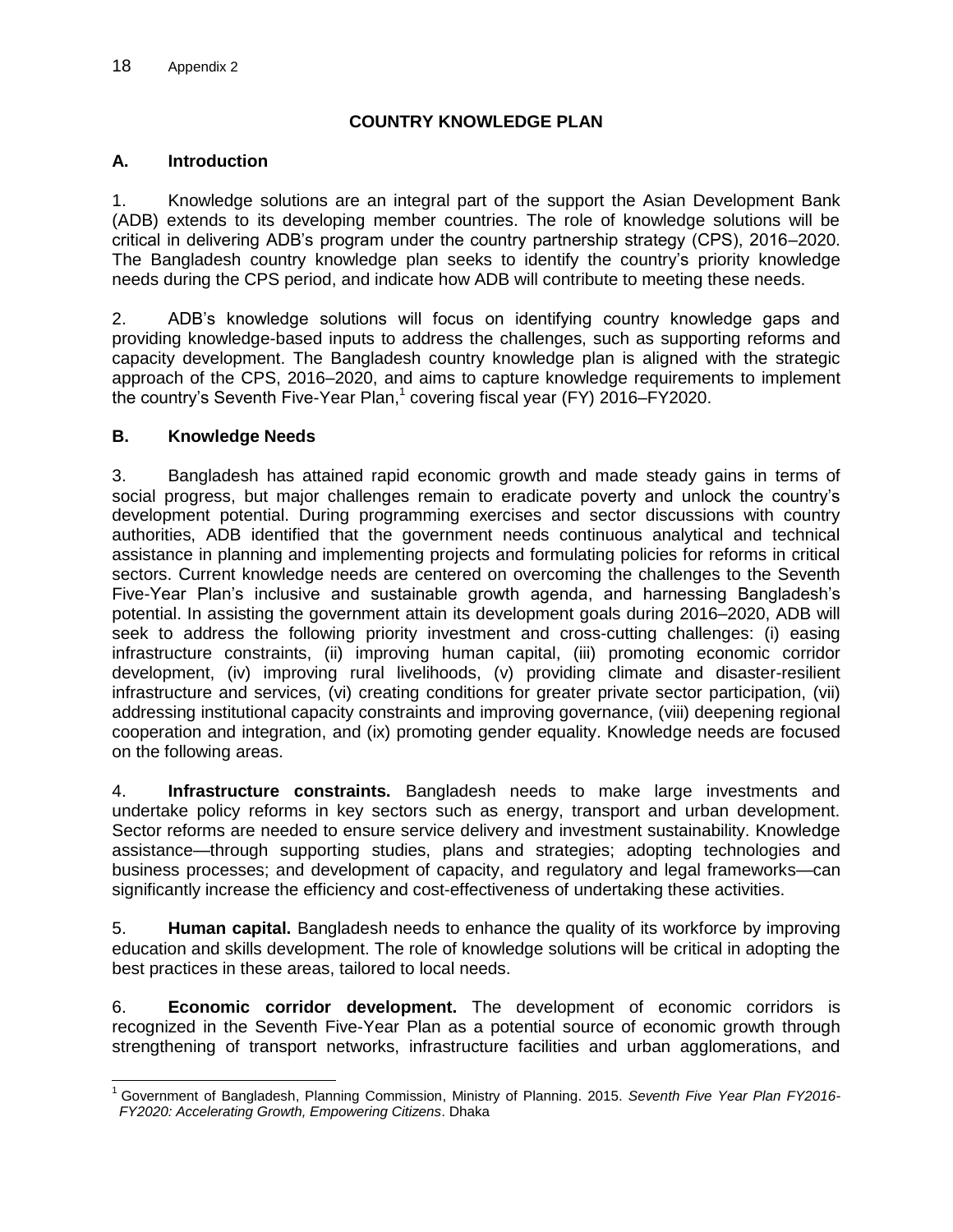linking these to national, regional and global markets and supply chains. Lagging hinterland areas can benefit through development of complementary industries (e.g. agro-based industries and logistics). Economic corridors can help diversify the economy through expansion of the manufacturing and export base. Efficient development of economic corridors in Bangladesh will benefit by improving the understanding of Bangladesh's growth potential, drawing on knowledge and experience from emerging market countries that have successfully implemented economic corridor development projects, and adapting these lessons to Bangladesh's situation.

7. **Rural livelihoods.** About 85% of the poor live in rural areas. Accelerated rural development will significantly reduce poverty, and can be supported through a better understanding of how to raise agriculture productivity, and thereby boost the wages and incomes of the agriculture-dependent population, including through technological breakthroughs to enhance crop yields; reduction of production costs; and introduction of climate-resilient cropping technologies, and cost-effective and environmentally friendly irrigation technologies. Knowledge of the development of agricultural processing and agricultural storage and marketing networks, and establishment of agro-based industries can help create productive off-farm jobs, and shift surplus and underemployed labor from agriculture. These initiatives could contribute significantly to reducing rural poverty, while development of semi-urban growth centers would multiply the impacts.

8. **Environmental sustainability and climate resilience.** A large proportion of the poor continues to rely on the country's natural resource base for their livelihoods. Environmental and natural resource degradation and climate change-induced natural disasters heighten rural poverty, inequality, and the loss of livelihoods, and serve to make non-farm economic ventures unsustainable. Knowledge assistance can support planning to reduce the impact of climate change and natural disasters on poor and vulnerable populations.

9. **Private sector participation.** Greater private sector participation can help increase investments, promote economic diversification, and expand employment opportunities. Mobilizing the private sector to support manufacturing and export expansion will require improvement of the business environment, as well as the availability of a skilled labor force. Rapid private sector development can be assisted through knowledge support addressing constraints to private sector development, undertaking reforms to improve the business regulatory environment, reducing the costs of doing business, designing suitable tax policies, developing effective land acquisition and land use policies, improving banking systems, and developing capital and bond markets.

10. **Institutional strengthening and capacity development**. Improvements in institutional capacity for implementing development investments and associated governing policies and measures (e.g. promoting accountability and transparency), is lagging behind the growing need for such capacity. Speeding up efficient institutional strengthening and capacity development requires knowledge assistance.

# **C. Planned Knowledge Operations**

11. In helping Bangladesh attain more rapid, inclusive, and sustainable growth, ADB aims to combine financial support with knowledge products and services. Based on its core strengths, comparative advantage, and the knowledge needs of the country, ADB will continue supporting the government in assessing sector, macroeconomic, and global challenges, and formulating policies and developing institutions to address these. ADB's knowledge support will respond to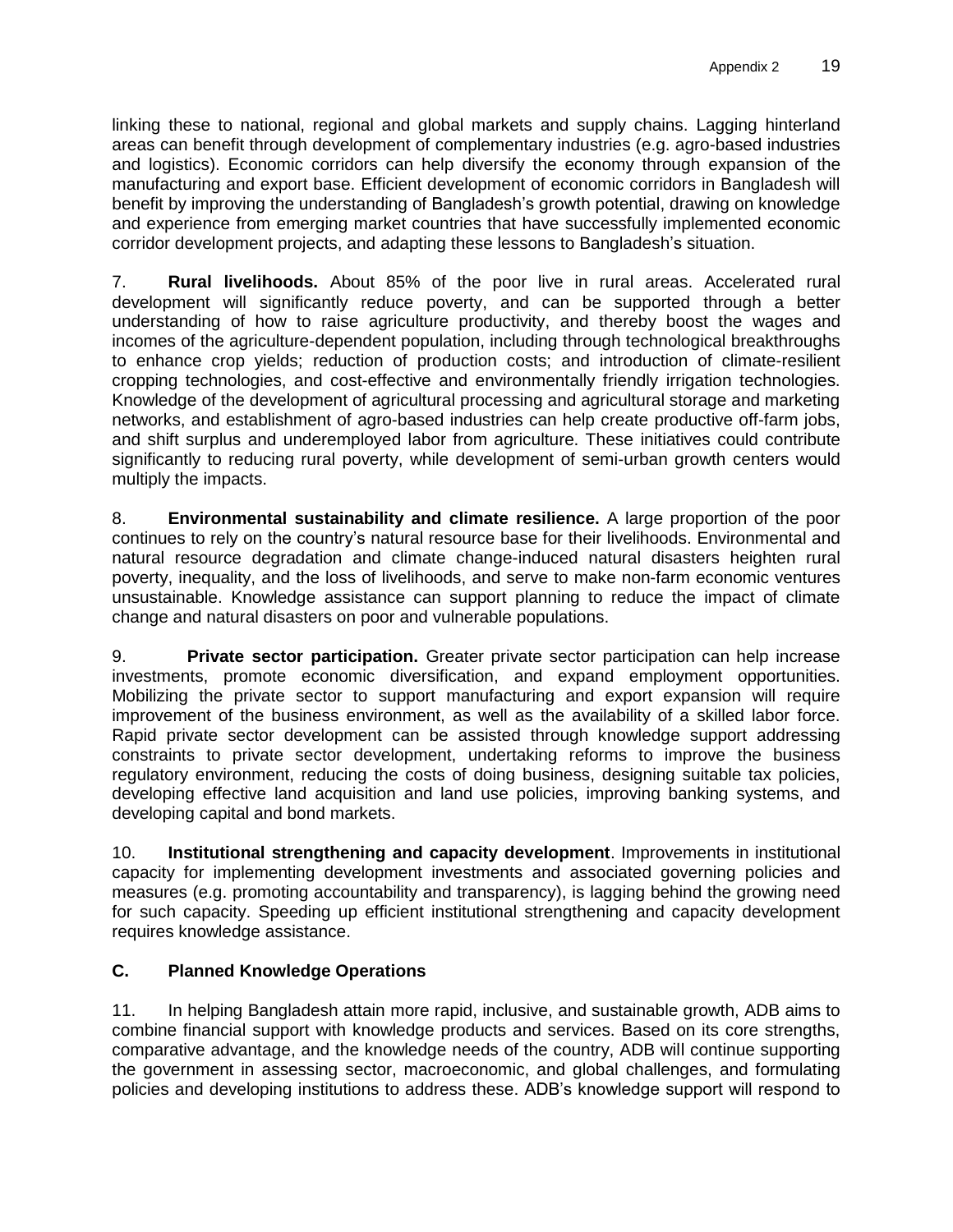the identified knowledge needs, be demand-driven, and prioritized in consultation with government agencies.

12. Based on the findings of the country diagnostic study, ADB will undertake economic and sector work to support a more rapid structural transformation of Bangladesh economy's.<sup>2</sup> ADB will develop a reference database using its accumulated operational experience and knowledge in Bangladesh. ADB will continue to produce macroeconomic updates in support of the government's formulation and implementation of macroeconomic policies. Ongoing knowledge products—including periodic macroeconomic updates; sector and thematic work; policy briefs; and contributions to institutional publications, such as the Asian Development Outlook—will continue.

13. **Infrastructure constraints.** ADB will support the government for development of an integrated road sector development strategy, covering improvement of efficiency in road maintenance, road asset management, road safety, rural connectivity, and multimodal integration. ADB will update the railway sector master plan, and support the identification of further reform needs for efficiency and service improvement. ADB will support preparation of the Nationally Appropriate Mitigation Action for railways to promote green transport. ADB will support knowledge sharing and cross-learning through the South Asia Subregional Economic Cooperation Research and Training Network and other focused forums to promote regional cooperation, and regional trade in particular, through implementation of the Bangladesh– Bhutan–India–Nepal Motor Vehicles Agreement. The ongoing energy security study will help the country plan energy sourcing and use; ADB has significant involvement in the sector, and will provide further knowledge support as needed.

14. **Human capital.** To better understand current and future labor market needs, a skills gap analysis and outcome assessment of the skills development sector is planned. ADB will also undertake a study assessing the capacity of the Department of Primary Education and the effectiveness of the use of information and communication technologies, and prepare guidelines for teachers' career progression. ADB will also conduct studies to identify policy options for labor market transformation.

15. **Economic corridor**. ADB will undertake a study for the development of the southwest economic corridor. ADB also plans to study service delivery improvement and climate-resilient urban planning at the municipal level. ADB will help the government prepare guidelines for developing comprehensive waste management facilities for large cities and municipalities.

16. **Rural livelihoods.** ADB plans studies on rural road maintenance planning and climate change vulnerability mapping of rural roads. A review of irrigation management operator performance is also planned to promote private participation in irrigation management systems. ADB will commission a study to identify options to accelerate structural transformation, and shift the large amount of surplus labor in agriculture to high-productivity jobs in manufacturing and services. ADB will help prepare guidelines for developing climate-resilient rural infrastructure.

17. **Environmental sustainability and climate resilience.** ADB will support implementation of the intended nationally determined contribution as agreed in Paris at the 21st session of the Conference of the Parties to the United Nations Framework Convention on Climate Change. ADB is completing a study to prepare a sector–specific, climate-resilient development and green growth plan, which is expected to guide ADB activities in Bangladesh. ADB will also conduct a

 2 ADB. 2016. *Bangladesh: Consolidating Export-Led Growth* – *Country Diagnostic Study*. Manila.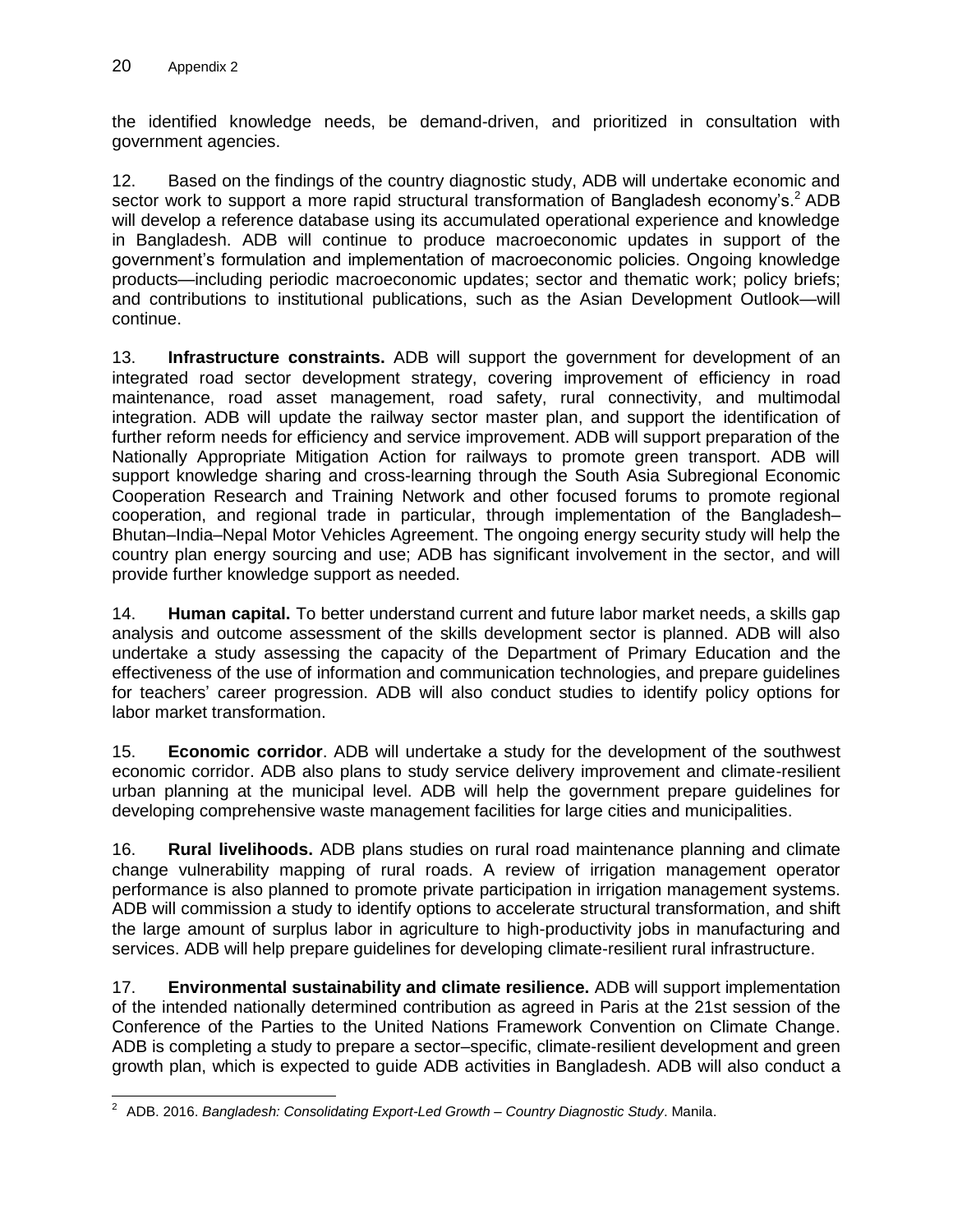country environmental analysis and country-level climate risk and vulnerability assessment to identify country-level knowledge gaps in environmental sustainability, natural resource management and climate disaster. ADB will undertake a study to minimize industrial pollution and will continue to provide training and capacity development for government and nongovernment organizations in addressing environmental and climate change-related issues.

18. **Private sector development.** ADB will undertake a study to facilitate private sector participation through investment in transport infrastructure, and another study to identify measures and policies for industrial and export diversification.

19. **Institutional strengthening and capacity development.** ADB will support enhancing government capacity for project implementation through results-based monitoring and evaluation systems. Capacity development will be undertaken through a series of training programs, workshops, and on-the-job clinics in key operational areas, including procurement, accounting, financial management, and project and contract management. A governance risk assessment and risk management plan will be reviewed and updated periodically. ADB will extend support for preparing a new customs act and rules, and ensuring good governance in local municipality operations. Through a capacity development workshop, ADB will enlarge the knowledge base regarding the digital land management system and online submission of income tax returns.

20. **ADB 2016–2020 knowledge products and events.** The detailed listing of knowledge products and events included herein will be updated annually in the Bangladesh country operations business plan.

21. **Knowledge dissemination.** ADB will widely disseminate knowledge product findings, both within and outside the country. Lessons will be drawn from illustrative projects and programs; these and other knowledge products will be disseminated through policy notes, seminars, and media events. Knowledge enhancement will be promoted through interactive stakeholder consultations, held throughout the year. ADB will also use other forms of outreach including webcasts, short films, and inclusion of Bangladesh's successful projects in South Asia Department's Development Matters Platform.

# **D. Collaboration with Partners**

22. ADB will closely coordinate with the government, development partners, and other stakeholders, including local think tanks and academic institutions, in planning, programming, and monitoring knowledge services and encouraging wider knowledge sharing and exchange. ADB will leverage in-country expertise to produce knowledge products and services.

# **E. Resource Allocation**

23. ADB estimates knowledge work during 2016–2020 will cost about \$14.0 million. Staff consultancies will be an important resource for delivery of outputs. Investment projects will include suitable knowledge product and services. In addition to country-specific assistance, regional technical assistance by ADB and the ADB Institute will also be used. Trust funds, cofinancing from development partners, and cost sharing with the government will also support knowledge work.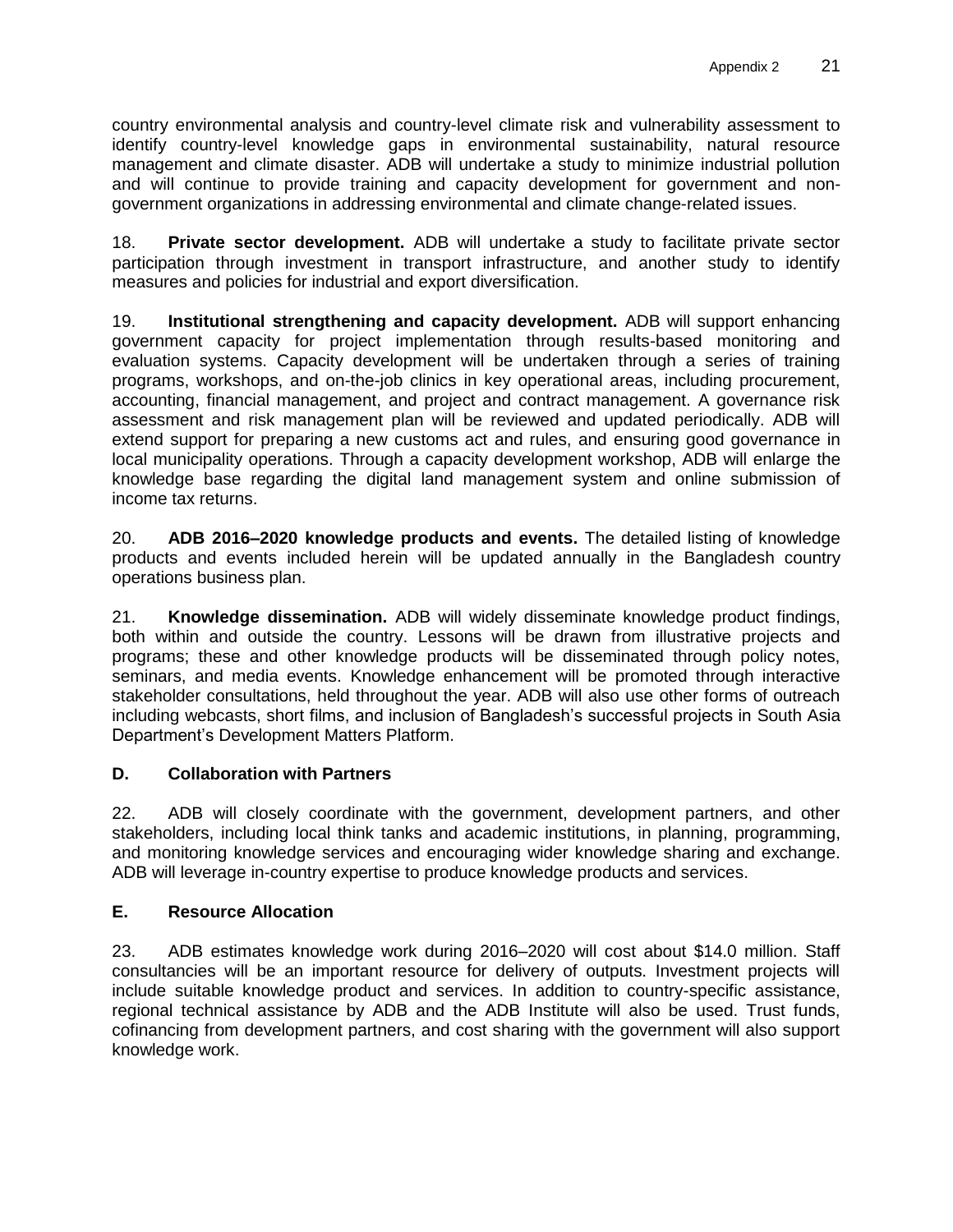# **COUNTRY KNOWLEDGE PLAN AT A GLANCE**

| <b>Knowledge Needs</b>                                                                        | <b>Scope of ADB's Planned Knowledge</b>                                        | Key                        |
|-----------------------------------------------------------------------------------------------|--------------------------------------------------------------------------------|----------------------------|
|                                                                                               | <b>Operations</b>                                                              | <b>Partnerships</b>        |
| <b>General and Economic Policies</b>                                                          |                                                                                |                            |
| Improving macroeconomic policy formulation                                                    | Periodic<br>updates,<br>macroeconomic<br>policy<br>dialogue, press conferences | <b>ERCD</b>                |
| Identifying major constraints to economic growth                                              | Country growth diagnostics study,<br>policy<br>dialogue, workshops             | ERCD, MOF                  |
| Developing a reference database for using                                                     | Study                                                                          | SARD, MOF                  |
| ADB's accumulated operational experience and                                                  |                                                                                |                            |
| knowledge in Bangladesh                                                                       |                                                                                |                            |
| <b>Human Capital</b>                                                                          |                                                                                |                            |
| Policy options for identifying labor market<br>transformation                                 | Study                                                                          | MOF,<br>MOE,<br><b>MOL</b> |
| Capacity assessment of the Department of                                                      | Study                                                                          | <b>DPE</b>                 |
| Primary and Mass Education; monitoring and                                                    |                                                                                |                            |
| evaluation and mentoring of teachers                                                          |                                                                                |                            |
| Better understanding of current and future labor                                              | Study on skills gap analysis, report, workshop                                 | ERCD, MOF                  |
| market needs                                                                                  |                                                                                |                            |
| <b>Infrastructure constraints</b>                                                             |                                                                                |                            |
| efficiency<br>Reforms to<br>improve<br>in<br>road<br>maintenance, road asset management, road | Integrated road sector development strategy                                    | <b>RHD</b>                 |
| safety,<br>rural connectivity<br>and<br>multimodal                                            |                                                                                |                            |
| integration                                                                                   |                                                                                |                            |
| Reforms to improve the efficiency and services                                                | Update railway sector master plan                                              | Bangladesh                 |
| of the Bangladesh Railway                                                                     |                                                                                | Railway                    |
| Promoting green transport                                                                     | Nationally Appropriate Mitigation Action for                                   | Bangladesh                 |
|                                                                                               | railway, study, reports                                                        | Railway                    |
| Creating and sharing learning course among                                                    | SASEC Research and Training<br>Network                                         | <b>MOF</b>                 |
| <b>SASEC</b> countries                                                                        | (RTN), report, seminar                                                         |                            |
| Support for implementation of Bangladesh-<br>Bhutan-India-Nepal Motor Vehicles Agreement      | Network,<br>SASEC Research and Training<br>report, seminar                     | RHD, MOC                   |
| Better utilization of existing energy resources                                               | Energy security study, reports, workshops                                      | <b>MOEMR</b>               |
| and tapping into new energy sources                                                           |                                                                                |                            |
| <b>Rural livelihoods</b>                                                                      |                                                                                |                            |
| Identifying policy options to accelerate the                                                  | Review the structural transformation of the                                    | ERCD, MOF                  |
| economic transformation to shift large amounts                                                | Bangladesh economy, and drawing lessons                                        |                            |
| of surplus labor in agriculture to high-productivity                                          | from East Asian countries, study, reports                                      |                            |
| jobs in manufacturing and modern services                                                     |                                                                                |                            |
| Providing guidance and a framework for road                                                   | Study on rural road maintenance plan                                           | <b>LGD</b>                 |
| maintenance in rural areas                                                                    |                                                                                |                            |
| Identifying rural roads vulnerable to climate<br>change and improving adaptation planning     | Study on climate change vulnerability mapping<br>of rural roads                | <b>LGED</b>                |
| Developing climate-resilient infrastructure                                                   | Preparing guidelines, policy dialogue                                          | <b>LGD</b>                 |
| Economic corridor                                                                             |                                                                                |                            |
| modalities for municipal<br>Identifying<br>service                                            | Study, meetings, workshops                                                     | <b>LGD</b>                 |
| delivery and private sector participation in urban                                            |                                                                                |                            |
| service delivery                                                                              |                                                                                |                            |
| Study on the development of the southwest                                                     | Study on economic corridor development,                                        | <b>MOF</b>                 |
| economic corridor                                                                             | reports, meetings, workshops                                                   |                            |
| Climate-resilient<br>urban<br>planning,<br>and                                                | Reports, policy dialogue                                                       | <b>LGD</b>                 |
| development of climate-resilient (smart) cities                                               |                                                                                |                            |
| Developing comprehensive waste management                                                     | Preparing guidelines, policy dialogue                                          | <b>LGD</b>                 |
| (both waste water and solid waste) facilities for                                             |                                                                                |                            |
| large cities and municipalities                                                               |                                                                                |                            |
| Private sector development                                                                    |                                                                                |                            |
| Facilitating private sector participation through                                             | Dhaka-Chittagong Expressway public-private                                     | <b>RHD</b>                 |
| investment in transport infrastructure                                                        | partnership study, reports, workshops                                          |                            |
| Identifying measures and policies for industrial                                              | Study                                                                          | MOF, MOC                   |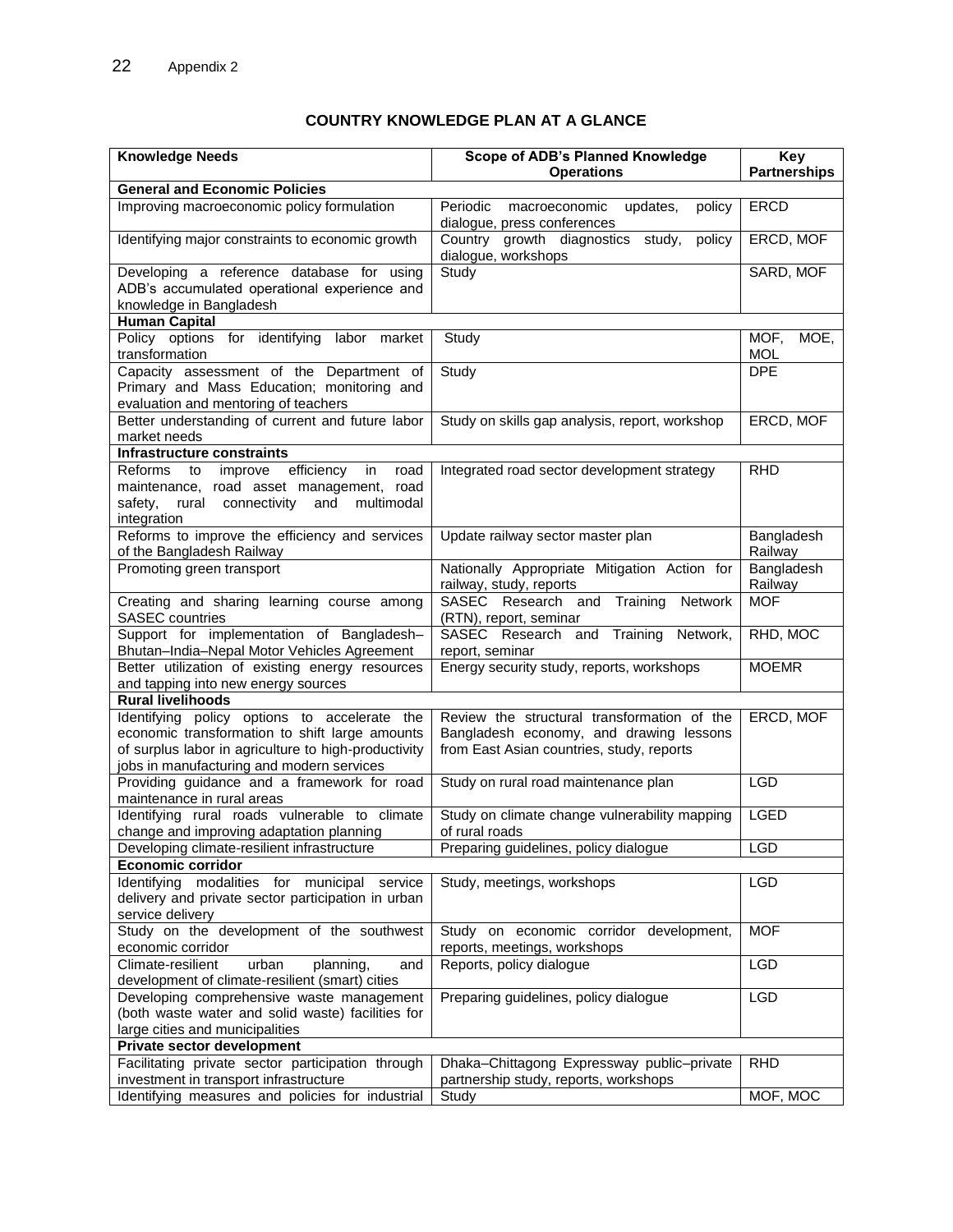| and export diversification                                                                                                 |                                                                                                                                                                                                         |                                   |  |  |  |
|----------------------------------------------------------------------------------------------------------------------------|---------------------------------------------------------------------------------------------------------------------------------------------------------------------------------------------------------|-----------------------------------|--|--|--|
| Environmental sustainability and climate resilience                                                                        |                                                                                                                                                                                                         |                                   |  |  |  |
| Mainstreaming climate-resilient development and<br>green growth in ADB operations in Bangladesh                            | Studies and training programs                                                                                                                                                                           | <b>BRAC</b><br>University         |  |  |  |
| Identifying gaps in environmental knowledge,<br>natural resource management, and climate<br>change in the country          | Country environmental analysis, reports, policy<br>dialogue, meetings                                                                                                                                   | Bangladesh<br>Resident<br>Mission |  |  |  |
| Assessing the level of risks and vulnerability<br>associated with climate change                                           | Country-level climate risks and vulnerability<br>assessment, reports, policy dialogue                                                                                                                   | Bangladesh<br>Resident<br>Mission |  |  |  |
| Minimizing environmental pollution                                                                                         | Study on alternative construction building<br>materials for discouraging fire-burned bricks                                                                                                             | Bangladesh<br>Resident<br>Mission |  |  |  |
| development<br>Capacity<br>on<br>contemporary<br>environmental and climate change-related issues                           | Training programs                                                                                                                                                                                       | Various<br>agencies               |  |  |  |
| Institutional strengthening and capacity development                                                                       |                                                                                                                                                                                                         |                                   |  |  |  |
| Bridging information gap on the informal and<br>services sector, and the sub-regional distribution<br>of economic activity | Support for economic data development and<br>facilitate<br>research<br>evidence-based<br>to<br>policymaking,<br>workshops,<br>capacity<br>development, handbooks, survey reports, and<br>working papers | ERCD, DFID,<br><b>BBS</b>         |  |  |  |
| Enhancing government capacity for project<br>implementation                                                                | Study on Monitoring and Evaluation Division of<br>Department of Primary Education, study,<br>report                                                                                                     | <b>DPE</b>                        |  |  |  |
| Developing better equipped public organizations                                                                            | Capacity development, workshops                                                                                                                                                                         | Various<br>agencies               |  |  |  |
| Addressing governance challenges                                                                                           | risk<br>risk<br>Governance<br>and<br>assessment<br>management plan, studies, reports                                                                                                                    | Cabinet<br>Division               |  |  |  |
| New Customs Act and Rules                                                                                                  | Support for preparing                                                                                                                                                                                   | <b>NBR</b>                        |  |  |  |
| governance for LGED<br>Good<br>operations.<br>identifying key risks to fiduciary and PFM, and<br>mitigation plan           | Preparing roadmap                                                                                                                                                                                       | LGED                              |  |  |  |
| Digital land management system                                                                                             | Workshop, capacity development                                                                                                                                                                          | <b>MOL</b>                        |  |  |  |
| Online submission of income tax returns                                                                                    | Workshop, capacity development                                                                                                                                                                          | <b>NBR</b>                        |  |  |  |

ADB = Asian Development Bank; ADBI = Asian Development Bank Institute; BBS = Bangladesh Bureau of Statistics; CPA = Chittagong Port Authority; DFID = Department for International Development; DPE = Directorate of Primary Education; ERCD = Economic Research and Regional Cooperation Department; IMED = Implementation Monitoring and Evaluation Division; LGD = Local Government Division; LGED = Local Government Engineering Department; MOC = Ministry of Commerce; MOE = Ministry of Education; MOEMR = Ministry of Energy and Mineral Resources; MOF = Ministry of Finance; MOL = Ministry of Land; MOWR = Ministry of Water Resources; NBR = National Board of Revenue; PFM = public financial management; RHD = Roads and Highways Department; SASEC = South Asia Subregional Economic Cooperation.

Source: Government of Bangladesh and ADB Staff.